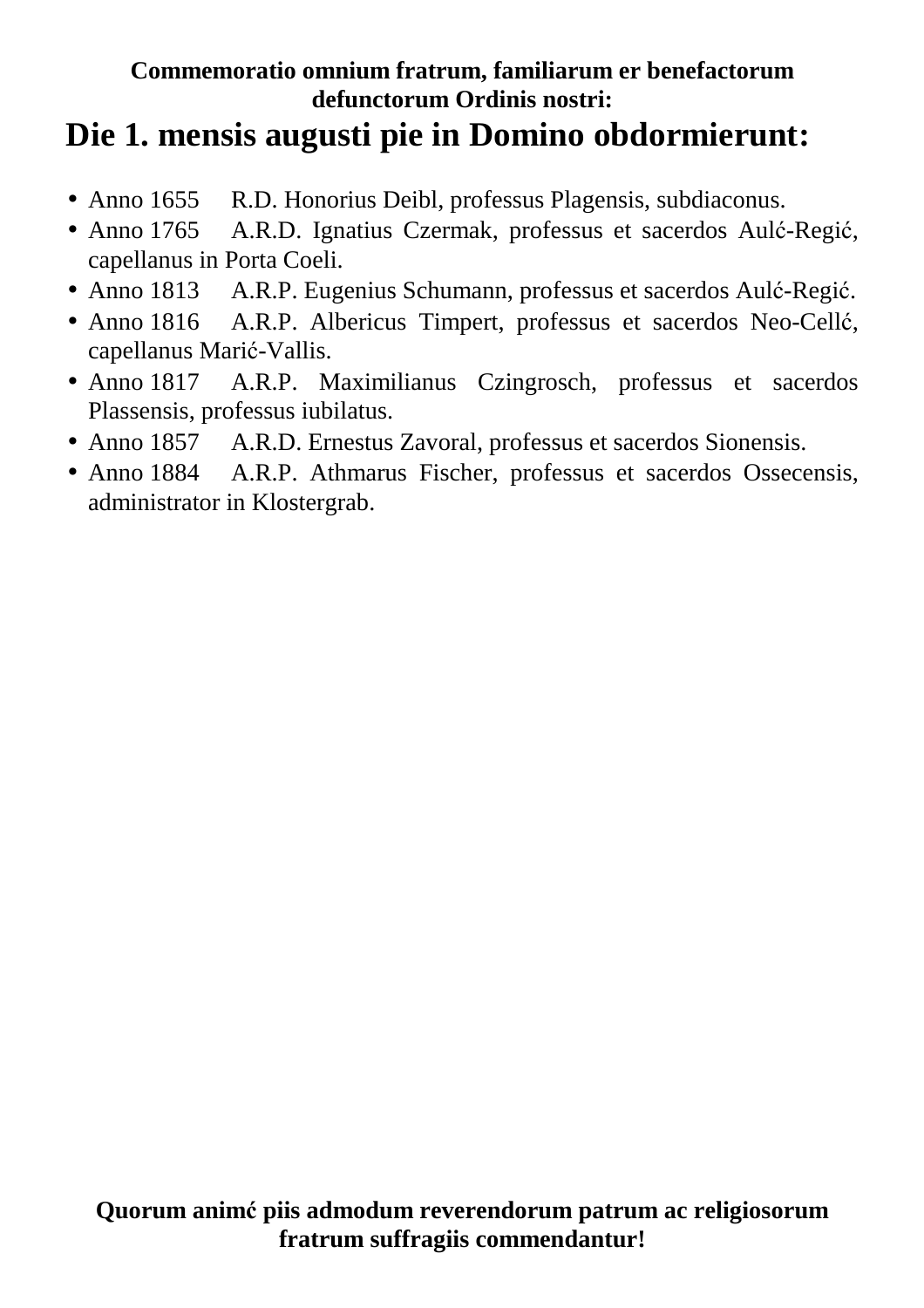## **Die 2. mensis augusti pie in Domino obdormierunt:**

- Fr. Joannes Mesar Cosar, presbyter et monachus, huius loci professus.
- Anno 1719 A.R.P. Adamus Zidlitzer, professus et sacerdos Ossecensis, parochus in Gundrum.
- Anno 1731 A.R.P. Raymundus Joest, professus et sacerdos Montis Pomarii, cellć vinearić prćfectus.
- Anno 1748 A.R.P. Maurus Junger, professus et sacerdos Ossecensis, administrator parochić in Janegg.
- Anno 1940 A.R.P. Mauritius Pöschl, professus et sacerdos Altovadensis, administrator in Ottau, decanus personalis et notarius episcopalis.
- Anno 1952 A.R.P. Victorinus Panhölzl, professus et sacerdos Altovadensis, quondam director in Mehrerau emeritus, in coemeterio ad Sanctam Crucem sepultus.
- Dominus Nicolaus dictus Przyporzicze, burgravius de Wildenstayn, benefactor huis monasterii.
- Catharina, filia Martini piscatoris de Crumpnaw.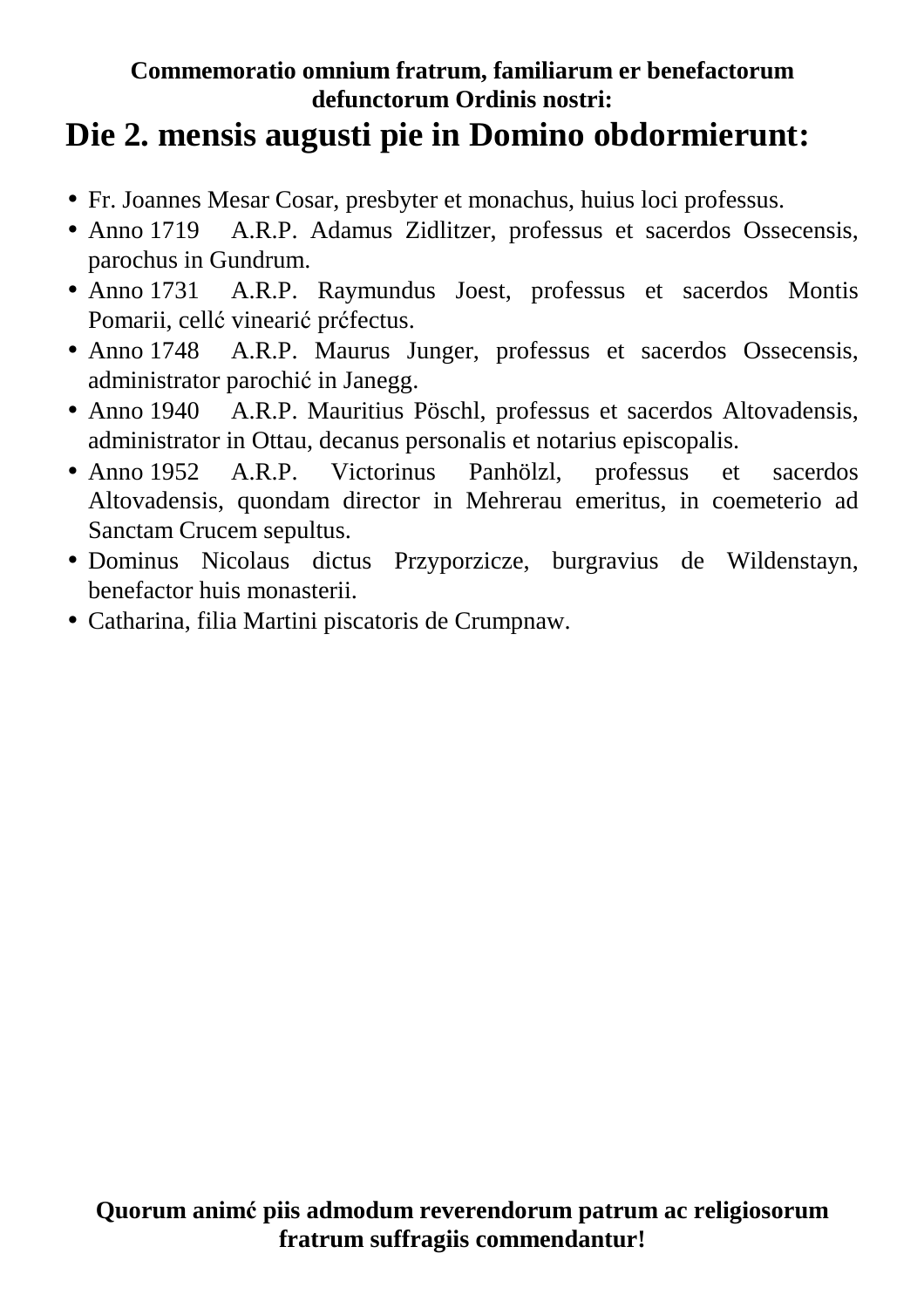## **Die 3. mensis augusti pie in Domino obdormierunt:**

- RR. Domnus Albertus, huius loci abbas.
- Anno 1834 RR. Domnus Joannes Chrysostomus Astmann, abbas Ossecensis, visitator et vicarius generalis per Bohemiam et Lusatiam.
- Anno 1693 A.R.P. Benedictus Spoettler, professus et sacerdos Ossecensis, subprior, parochus in Tischnowitz in Moravia.
- Anno 1740 A.R.P. Theobaldus Duefsschmid, professus et sacerdos Montis Pomarii.
- Anno 1757 A.R.P. Desiderius Resch, professus et sacerdos Plassensis, director cancellarić et oeconomić, Ordinis doctor theologus, professus et sacerdos iubilatus.
- Anno 1764 A.R.P. Albericus Wulterin, professus et sacerdos Sedlicensis, in Valle Marić in Lusatia capellanus.
- Anno 1780 A.R.P. Eugenius Elger, professus et sacerdos Zarensis.
- Anno 1798 A.R.P. Fortunatus Mark, professus et sacerdos Plassensis.
- Anno 1855 A.R.P. Victor Zuleger, professus et sacerdos Ossecensis.
- Anno 1857 R.D. Norbertus Grubbauer, professus et sacerdos Plagensis, clericus.
- Anno 1876 A.R. et Ven. P. Ćmilianus Mann, professus et sacerdos Lambacensis, olim Montis Sancti Martini in Pannonhalma, prior, professus et sacerdos iubilatus et senior.
- Anno 1934 A.R.P. Theobaldus Bauer, professus et sacerdos Altovadensis, parochus in Strobnitz et decanus personalis, notarius episcopalis Budvicii.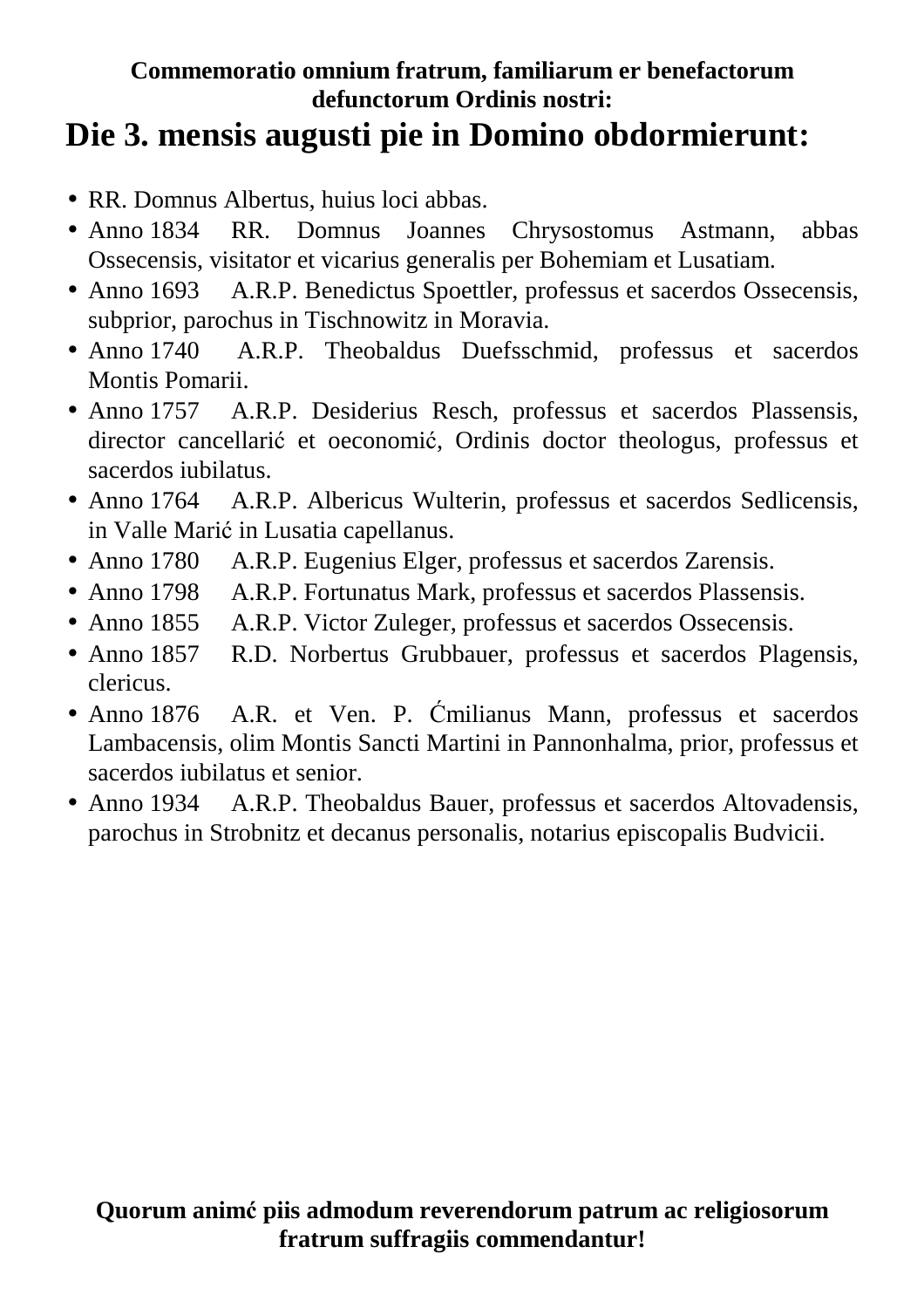## **Die 4. mensis augusti pie in Domino obdormierunt:**

- Anno 1740 A.R.P. Erasmus Schein, professus et sacerdos Sedlicensis, capellanus Marić Vallis.
- Anno 1772 A.R.P. Gregorius Havliczek, professus et sacerdos Zarensis, cantor.
- Anno 1788 A.R.P. Vincentius Schott, professus et sacerdos Sanctć Coronć, obiit in Croatia ut capellanus campestris apud inclytum Regimen Anglois in bello Turcico.
- Anno 1804 A.R.D. Candidus Obermüller, professus et sacerdos Plagensis, parochus in Ulrichsberg.
- Anno 1957 A.R.P. Stanislaus Plohner, professus et sacerdos Altovadensis, episcopalis vicarius parochić Altovadensis, decanus personalis et administrator parochić Rosenberg, consiliarius consitorialis et notarius episcopalis. Octobrii anno 1946 in Bavariam emigravit.
- Anno 1997 A.R.D. Thaddćus Řehák, professus et sacerdos Sionensis, administrator Teplensis, dein subprior in Sion.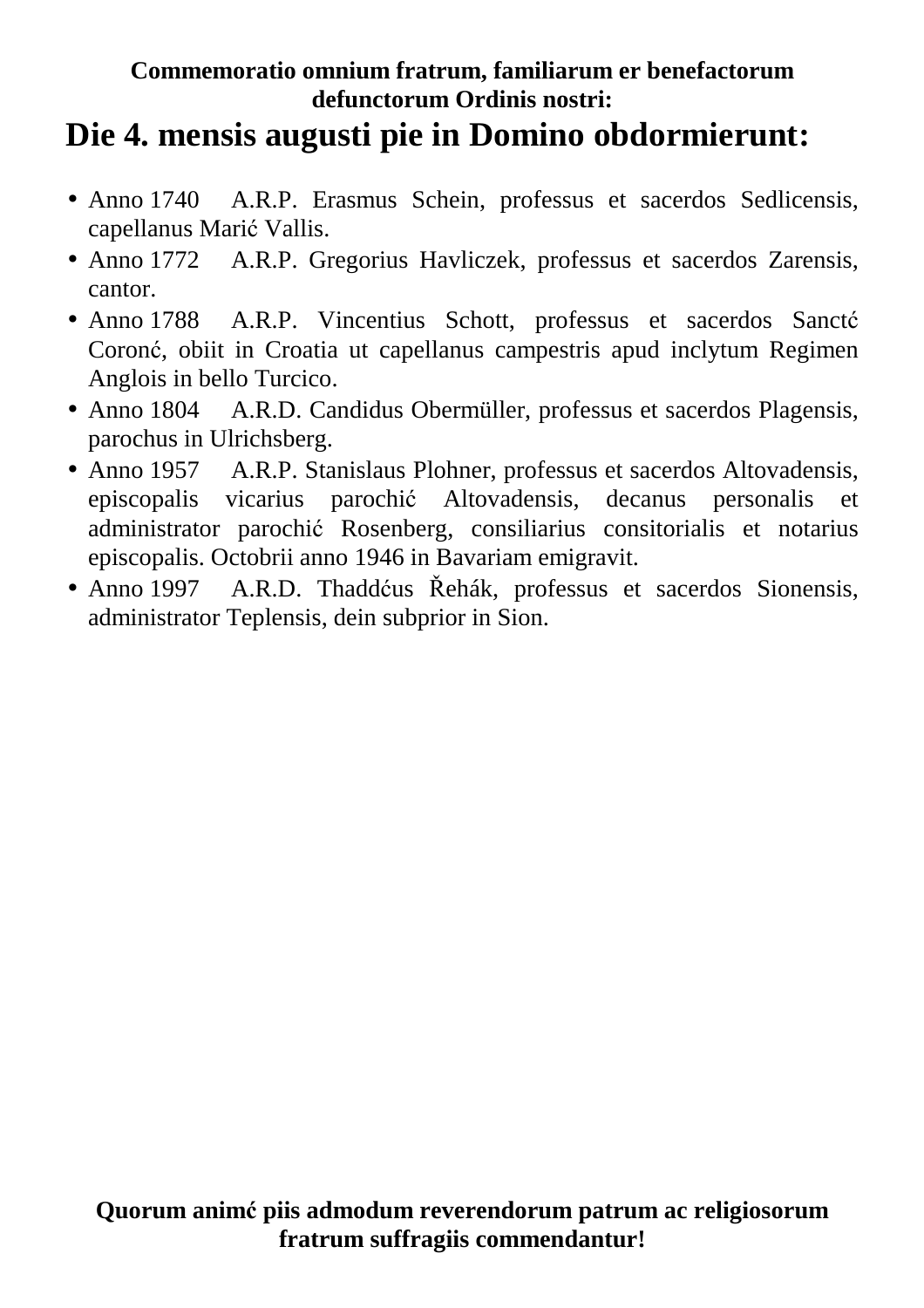## **Die 5. mensis augusti pie in Domino obdormierunt:**

- Anno 1690 A.R.P. Bernardus Roesberg, professus et sacerdos Lambacensis.
- Anno 1730 A.R.P. Engelbertus Paurnfeindt ab Eys, professus et sacerdos Lambacensis.
- Anno 1763 A.R.P. Guillelmus Lengfelder, professus et sacerdos Ossecensis, inspector ćdificii claustralis.
- Anno 1692 A.R.P. Guillelmus Fidler, professus et sacerdos Sanctć Coronć, quondam prior, dein parochus in Krembs.
- Anno 1707 A.R.P. Thomas Krasl, professus et sacerdos Montis Pomarii, parochus in Pergkirchen, olim prior.
- Anno 1751 A.R.P. Godefridus Rauch, professus et sacerdos Montis Pomarii, prior et administrator monasterii ab anno 1743 ad annum 1745, professus et sacerdos iubilatus et senior.
- Anno 1794 A.R.P. Engelbertus Wranowsky, professus et sacerdos Plassensis, actualis parochus in Kralowicz.
- Anno 1801 A.R.P. Donatus Weibl, professus et sacerdos Zarensis.
- Anno 1929 A.R.P. Gregorius Fürst, prof. et sac. Altovadensis, parochus Tento-Richnovii, decanus personalis.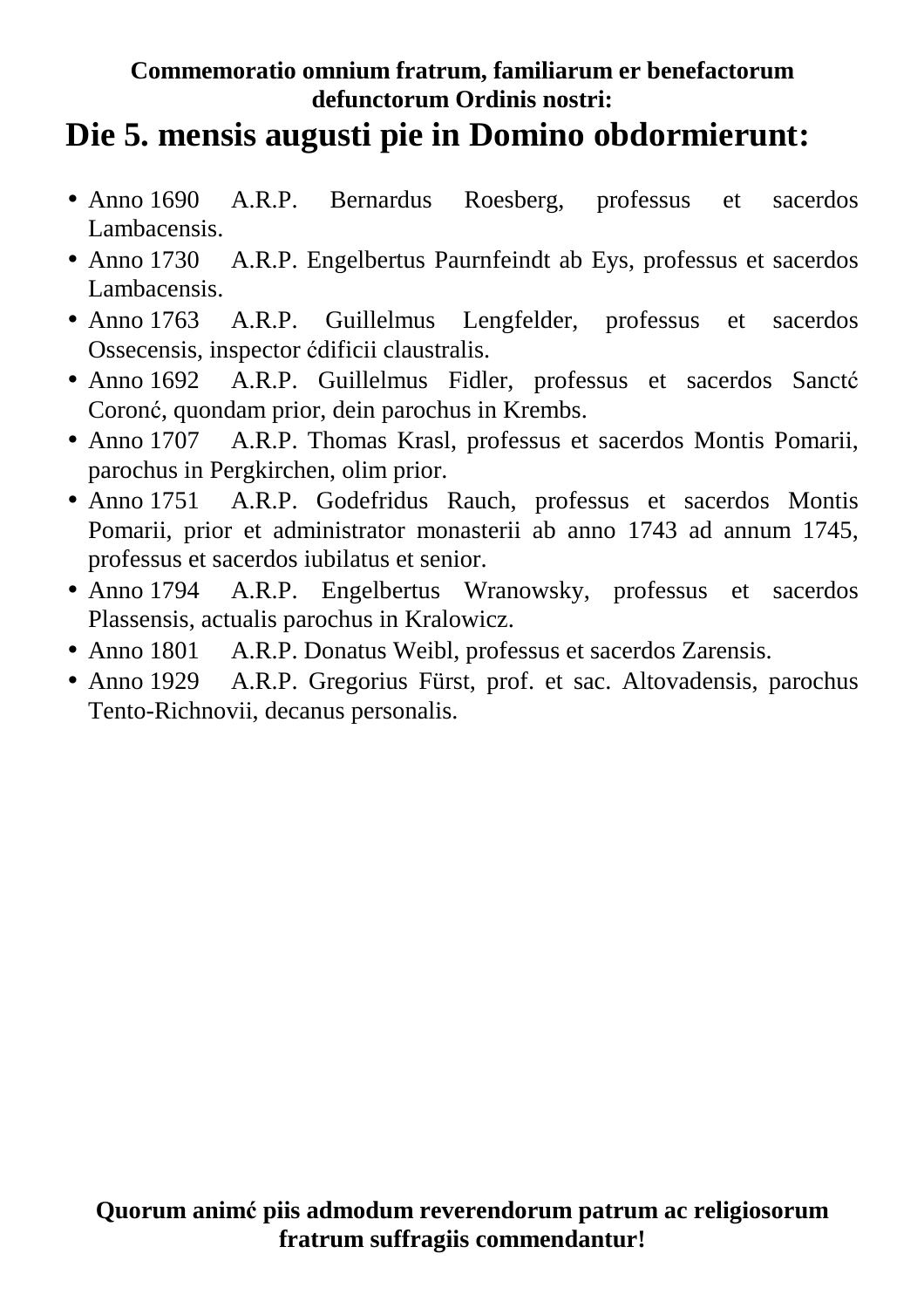### **Die 6. mensis augusti pie in Domino obdormierunt:**

- Anno 1706 A.R.P. Albericus Pech, professus et sacerdos Zarensis.
- Anno 1731 A.R.P. Albericus Scheibe, professus et sacerdos Wellehradensis.
- Anno 1744 A.R.P. Nepomucenus Fridrich, professus et sacerdos Zarensis, adjutor parochić Zarć.
- Anno 1724 A.R.P. Bernardinus Zwirthmayer, professus et sacerdos Altovadensis, parochus Capellensis.
- Anno 1680 obiit grassante in Bohemia peste eidem expositus P. Christophorus Societatis Jesu, frater Patris Ludowici Wolff, hic professi.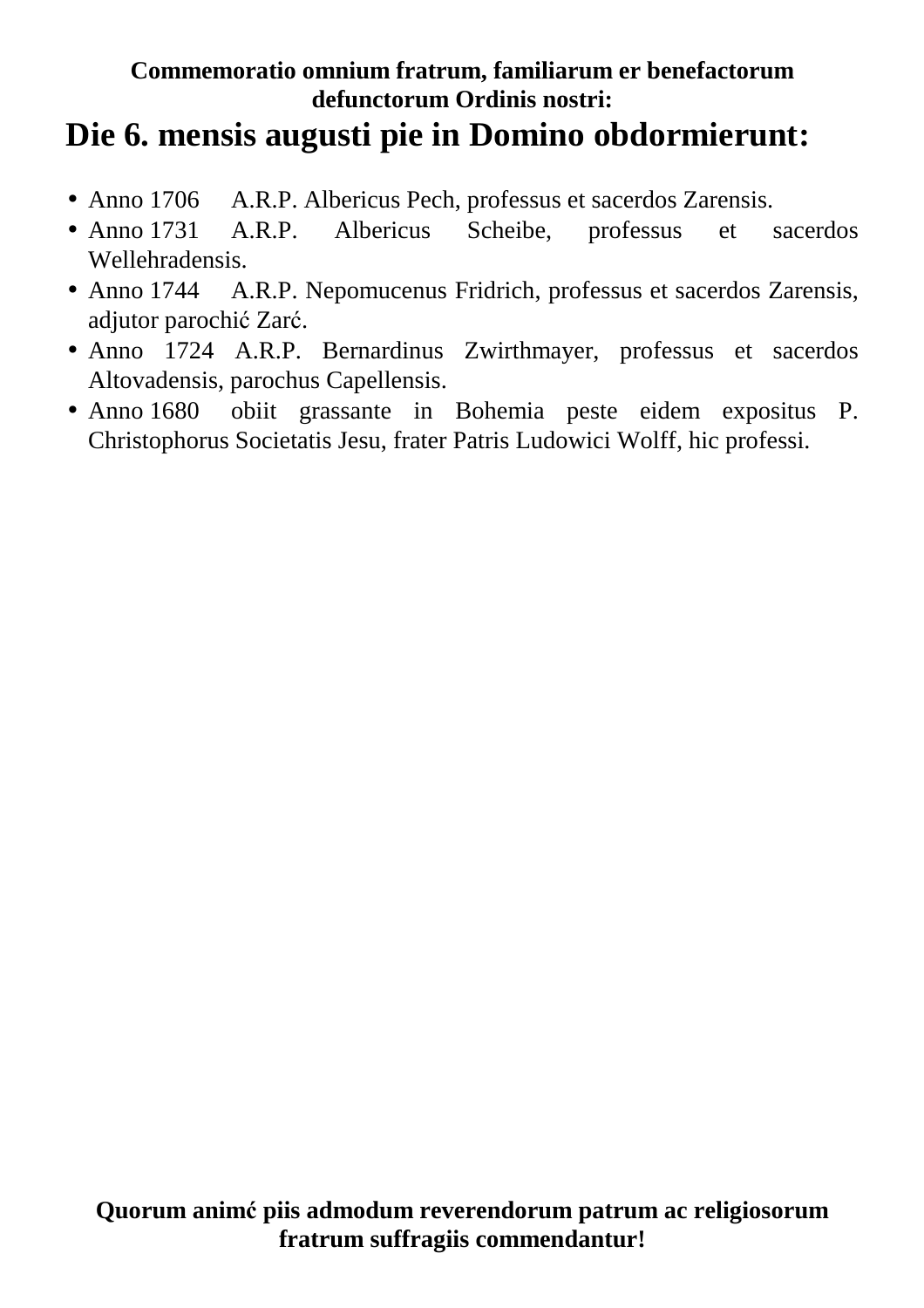## **Die 7. mensis augusti pie in Domino obdormierunt:**

- Anno 1842 RR. Domnus Maurus Stützinger, abbas Lambacensis.
- Anno 1685 Religiosus Fr. Franciscus Schuh, conversus Ossecensis., pharmacopćus.
- Anno 1576 Revendus Fr. Martinus Prechtl Altovadensis, sacerdos et monachus huius loci professus.
- Anno 1639 A.R.P. Michćl Steffelin, huius loci professus, in parochia nomine Leopoldschlag post pulsum angelicć salutationis noctu miserrime suffocatus est.
- Anno 1754 A.R.P. Antonius Wendler, professus et sacerdos Aulć-Regić, succentor.
- Anno 1774 A.R.P. Gregorius Fiala, professus et sacerdos Wellehradensis, professus iubilatus.
- Anno 1796 A.R.P. Stephanus Scholz, professus et sacerdos Sedlicensis, Wellehradii adscriptus.
- Anno 1390 Dominus Johannes Landgravius de Leichtenburg.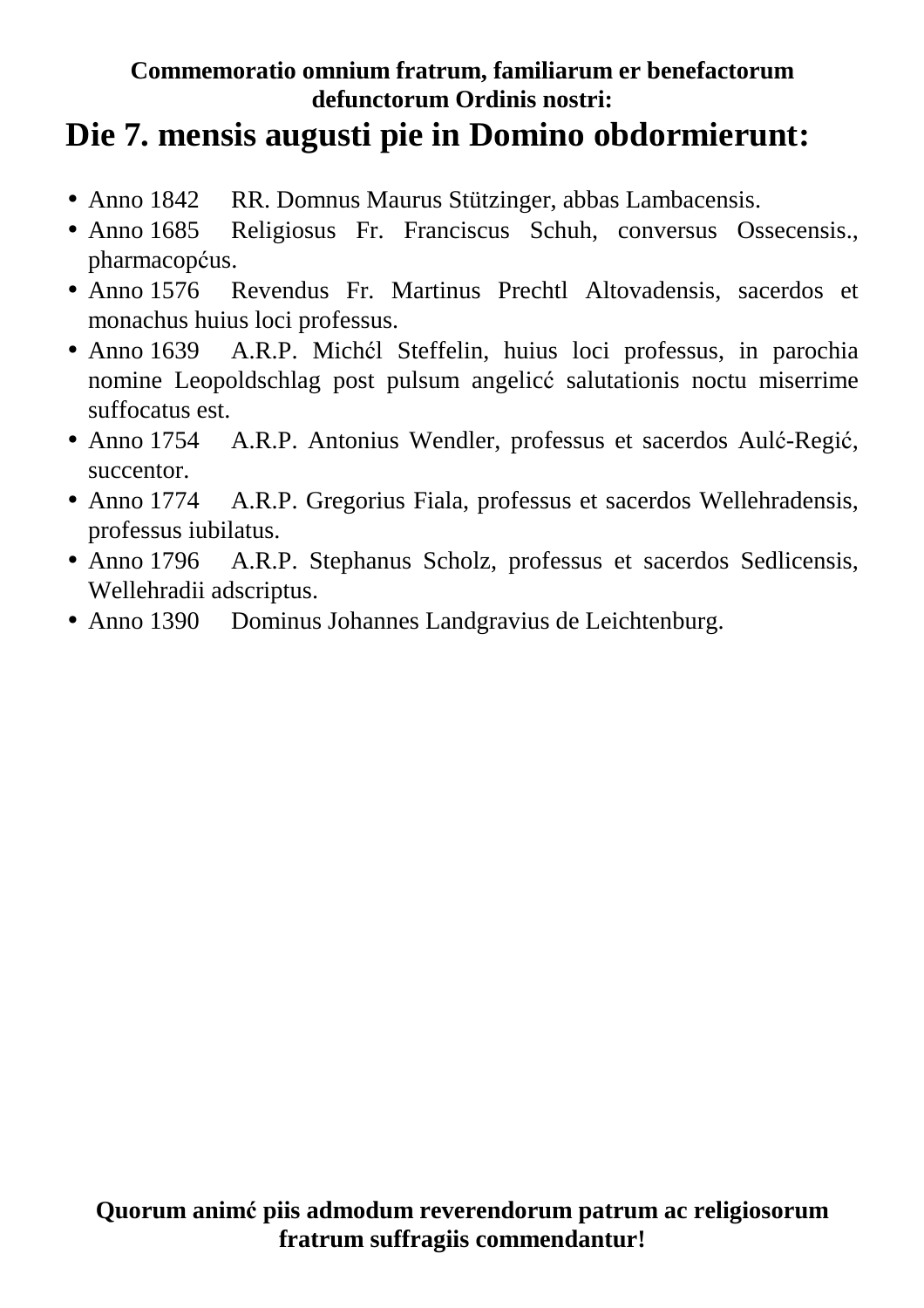## **Die 8. mensis augusti pie in Domino obdormierunt:**

- Anno 1713 A.R.P. Robertus Czepl, professus et sacerdos Zarć.
- Anno 1732 A.R.P. Bonifatius Khobalt, professus et sacerdos Lambacensis, regens chori.
- Anno 1674 A.R.P. Petrus Kral, hic professus, parochus in Capelln.
- Anno 1697 A.R.D. Gregorius Andrasku, professus et sacerdos Plagensis, parochus in Untermoldau.
- Anno 1701 A.R.P. Benedictus Schmuttermayer, professus et sacerdos Altovadensis, parochus Wemislitz, prope Brunn in Moravia, ibidem sepultus.
- Anno 1752 A.R.P. Wolffgangus Ptaczek, professus et sacerdos Sedlicensis, capellanus Zaroschicii.
- Anno 1753 A.R.P. Conradus Pohl, professus et sacerdos Altovadensis, cantor, magister novitiorum.
- Anno 1827 A.R.P. Alexander Midlil, professus et sacerdos Altovadensis, capellanus in Reichethal, dein Unterhaidii.
- Anno 1848 A.R.P. Aloysius Schiller, professus et sacerdos Altovadensis, parochus Altovadii et decanus personalis.
- Anno 1820 A.R.D. Vincentius Gundhold, professus et sacerdos Plagensis, culinć prćfectus et camerarius.
- Anno 1816 A.R.P. Ambrosius Boehm, professus et sacerdos Neo-Cellć, provisor.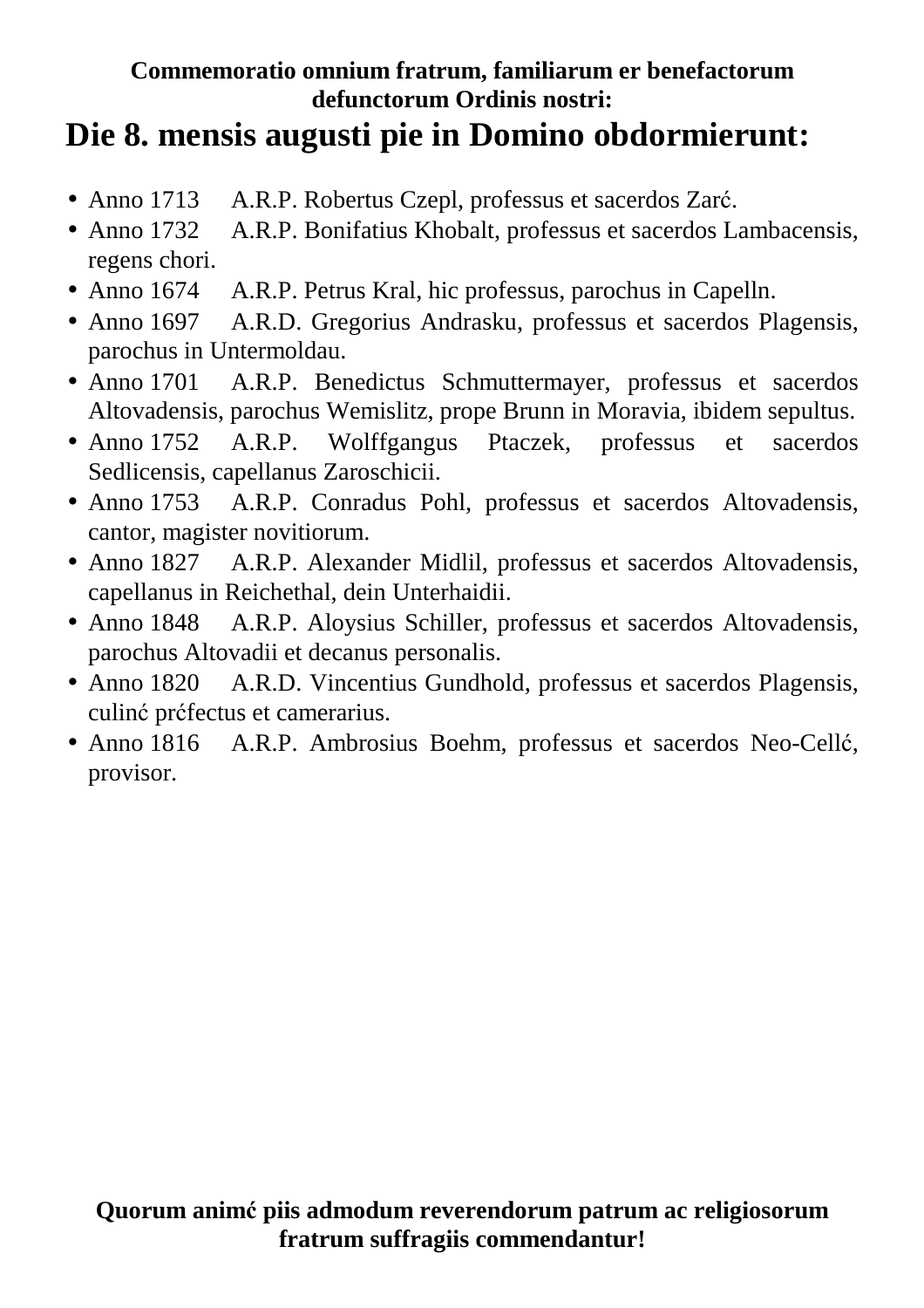## **Die 9. mensis augusti pie in Domino obdormierunt:**

- Fr. Andreas Thanner, sacerdos et monachus huius loci, Altovadensis professus.
- Anno 1638 A.R.P. Christophorus Fieger, professus et sacerdos Montis Pomarii.
- Anno 1706 A.R.P. Lucas Vespasianus, professus et sacerdos Sanctć Coronć, capellanus Strakonć et subin in Grünberg seu Nepomuk.
- Anno 1755 A.R.P. Hermannus Baubel, professus et sacerdos Zarensis.
- Anno 1778 A.R.P. Alexius Schülle, professus et sacerdos Ossecensis, adjutor in Wischezan.
- Anno 1795 A.R.D. Wolfgangus Meixner, professus et sacerdos Plagensis, parochus ad Sanctum Oswaldum, sacerdos iubilatus et senior.
- Anno 1796 Religiosus Fr. Constantinus Hromadka, conversus Plassensis.
- Anno 1810 A.R.P. Bernardus Franzl, professus et sacerdos Ossecensis, capellanus in Marić Vallis.
- Anno 1893 A.R.D. Ambrosius Kořínek, canonicus Sionesis, capellanus in Žatec.
- Egregius doctor Conradus in Melk.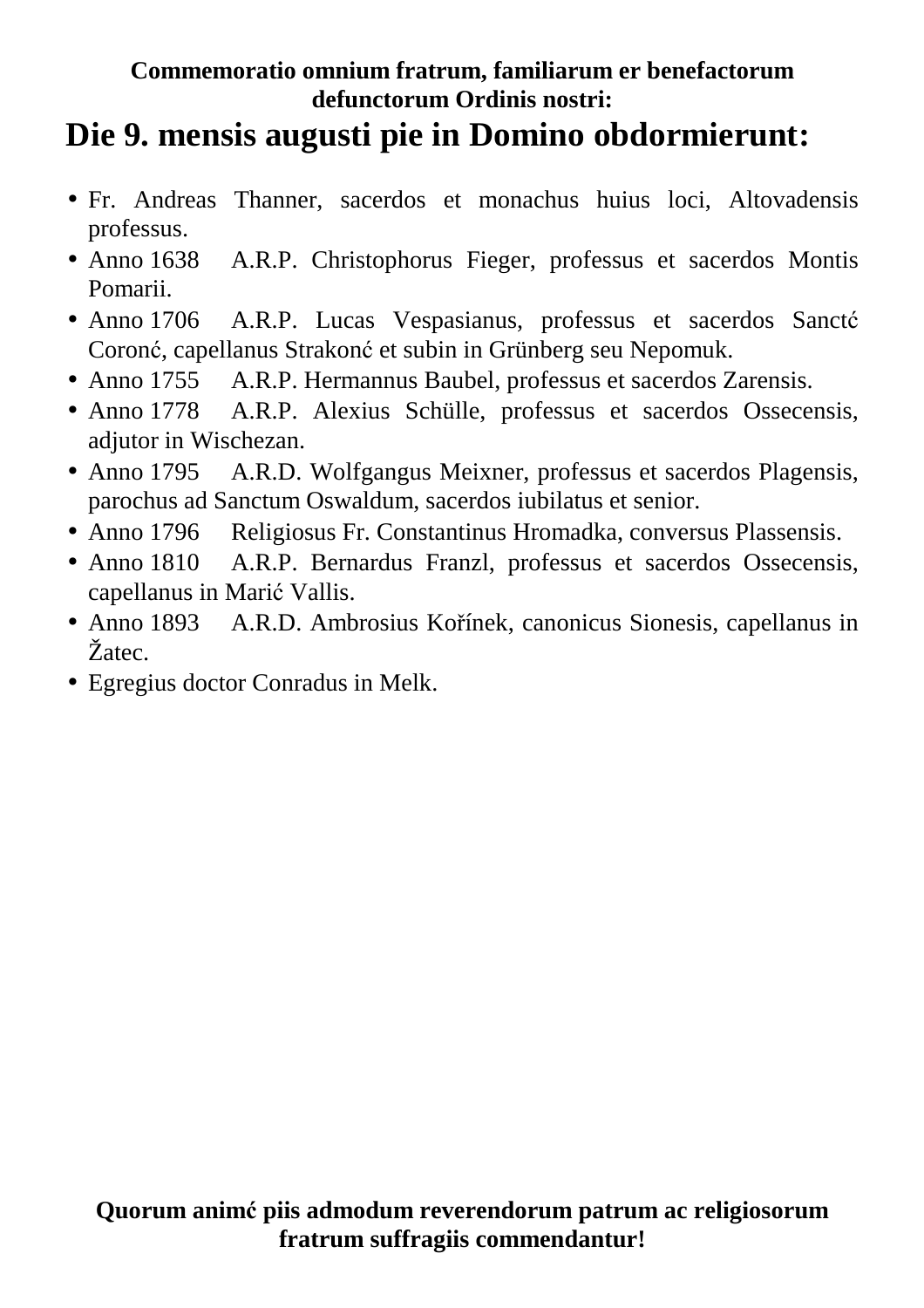## **Die 10. mensis augusti pie in Domino obdormierunt:**

- Anno 1779 RR. Domnus Fortunatus Hartmann, abbas Plassii, per Bohemiam, Moraviam et utramque Lusatiam visitator ac vicarius generalis.
- Anno 1710 A.R.P. Joannes Pontanus, professus et sacerdos monasterii FOntis Marić ad Zaram.
- Anno 1712 A.R.P. Christianus Stiller, professus et sacerdos Aulć-Regić.
- Anno 1749 A.R.P. Stanislaus Windhager, professus et sacerdos Sanctć-Coronć, parochus in Kalsching.
- Anno 1768 A.R.P. Adamus Dworzak, professus et sacerdos Altovadensis, parochus in Driesendorf, administrator Komarzitzii.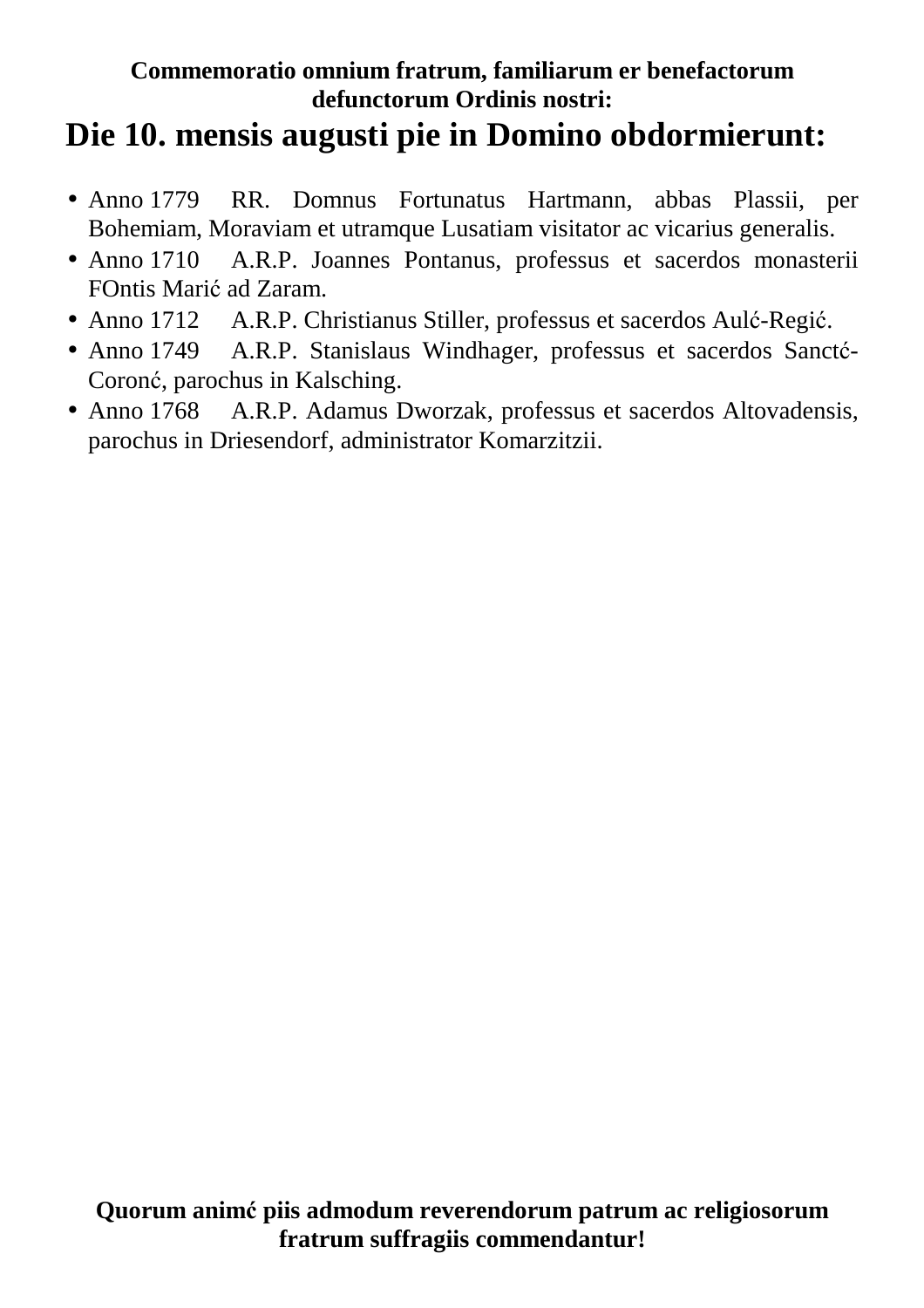# **Die 11. mensis augusti pie in Domino obdormierunt:**

- Anno 1649 A.R.P. Thomas Dernius, professus et sacerdos Montis Pomarii.
- Anno 1661 A.R.P. Adolphus Götz, professus et sacerdos Montis Pomarii, quondam prior, camerarius et granarius.
- Anno 1666 A.R.P. Robertus Wolf, professus et sacerdos Ossecensis, parochus in Böhmisch-Zlatnik.
- Anno 1690 A.R.D. Norbertus Wöss, professus et sacerdos Plagensis, provisor olim parochić in Friedberg.
- Anno 1796 A.R.P. Dominicus Schmidt, professus et sacerdos Altovadensis, theologić doctor, prior, protho-localista in Hayraffl.
- Anno 1803 A.R.P. Stephanus Thim, professus et sacerdos Zarensis, professus iubilatus.
- Anno 1812 A.R.D. Carolus Stölzl, professus et sacerdos Plagensis, parochus in Haslach.
- Anno 1875 A.R.D. Franciscus Serafinus Holzhammer, professus et sacerdos Plagensis, parochus emeritus, regens chori, notarius episcopalis Budvicensis.
- Honorabilis Dominus Jacobus, plebanus in Raynpach.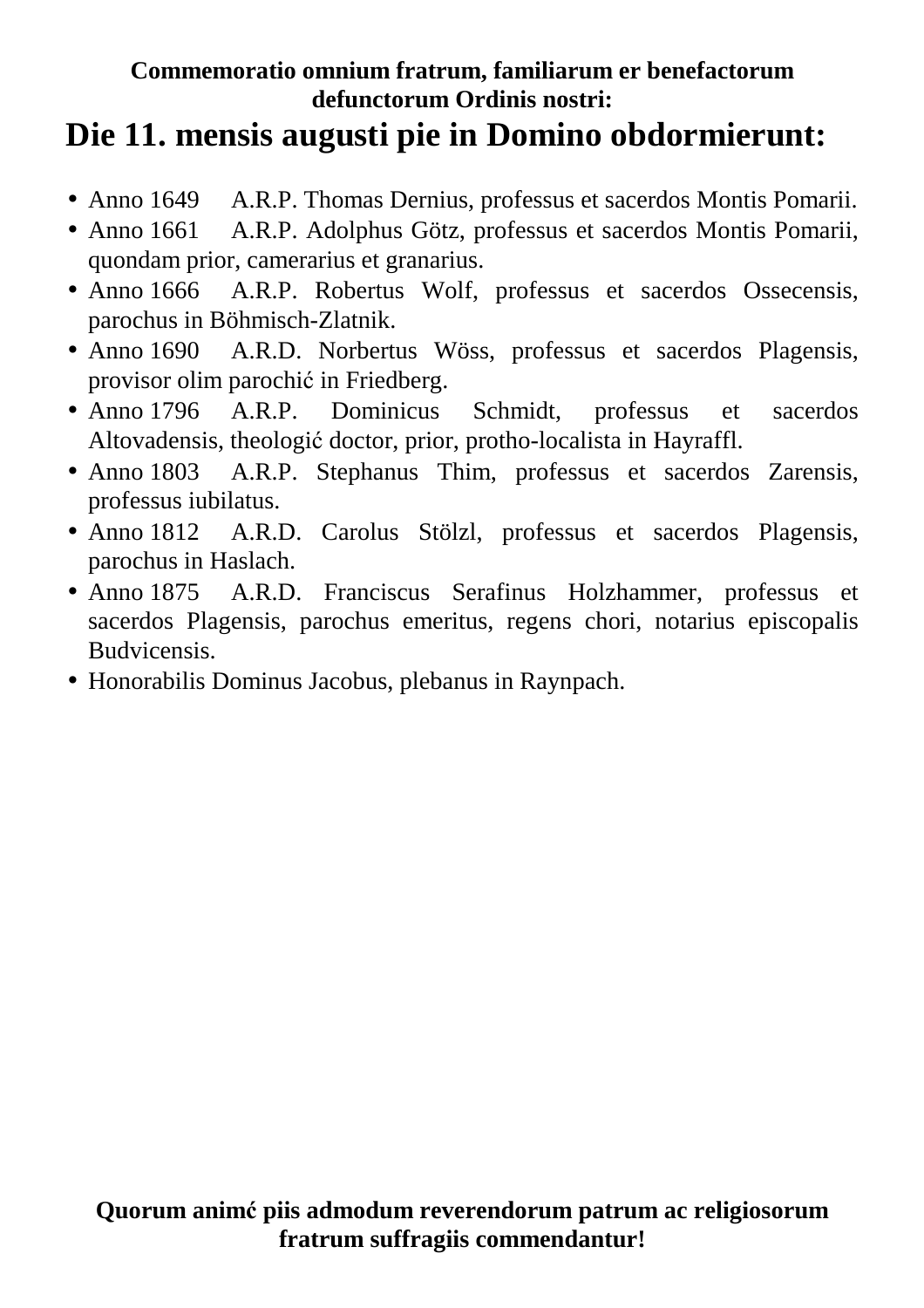# **Die 12. mensis augusti pie in Domino obdormierunt:**

- Anno 1770 RR. Domnus Bernardus Hennet, Fontis Beatć Marić Virginis ad Zaram abbas et per 12 annos visitator ac vicarius generalis vicariatus Bohemić emeritus, iuris utriusque et sanctć theologić doctor.
- Fr. Petrus, diaconus et monachus.
- Anno 1732 A.R.P. Christianus Elger, professus et sacerdos Ossecensis, prćfectus culinć et refectorarius.
- Anno 1776 A.R.P. Cajetanus Holler, professus et sacerdos Altovadensis, culinć prćfectus, parochus Tento-Richnovii emeritus, provisor.
- Venerabilis Domina Margaretha Mantain de Kaczenbergk, decana monialiorum in Nidenburch.
- Anno 1494 Nobilis cliens Petrus Zahorka de Zahorziczii, scriba cancelarić serenissimi principis Domini Wladislai, Hungarić et Bohemić regis.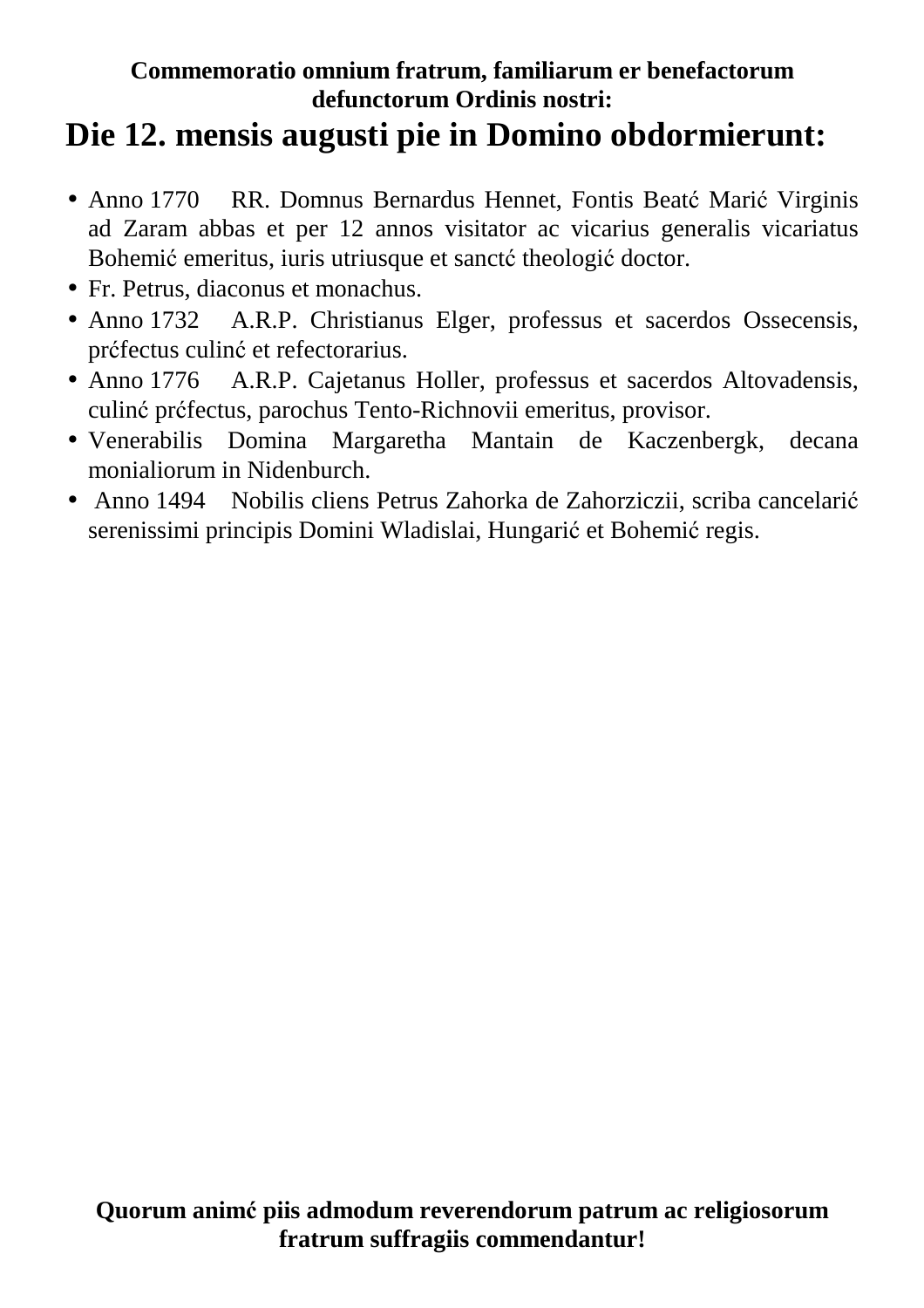## **Die 13. mensis augusti pie in Domino obdormierunt:**

- Anno 1718 A.R.P. Augustinus Czermak, professus et sacerdos Aulć-Regić.
- Anno 1762 A.R.P. Ambrosius Richter, professus et sacerdos Ossecensis.
- Anno 1768 A.R.P. Vincentius Kayser, professus et sacerdos Neo-Cellć, notarius apostolicus.
- Anno 1796 A.R.P. Nepomucenus Czapek, professus et sacerdos Aulć-Regić.
- Anno 1815 A.R.D. Franciscus Serafinus Poeckenhofer, professus et sacerdos Plagensis, cellarius, senior canonić.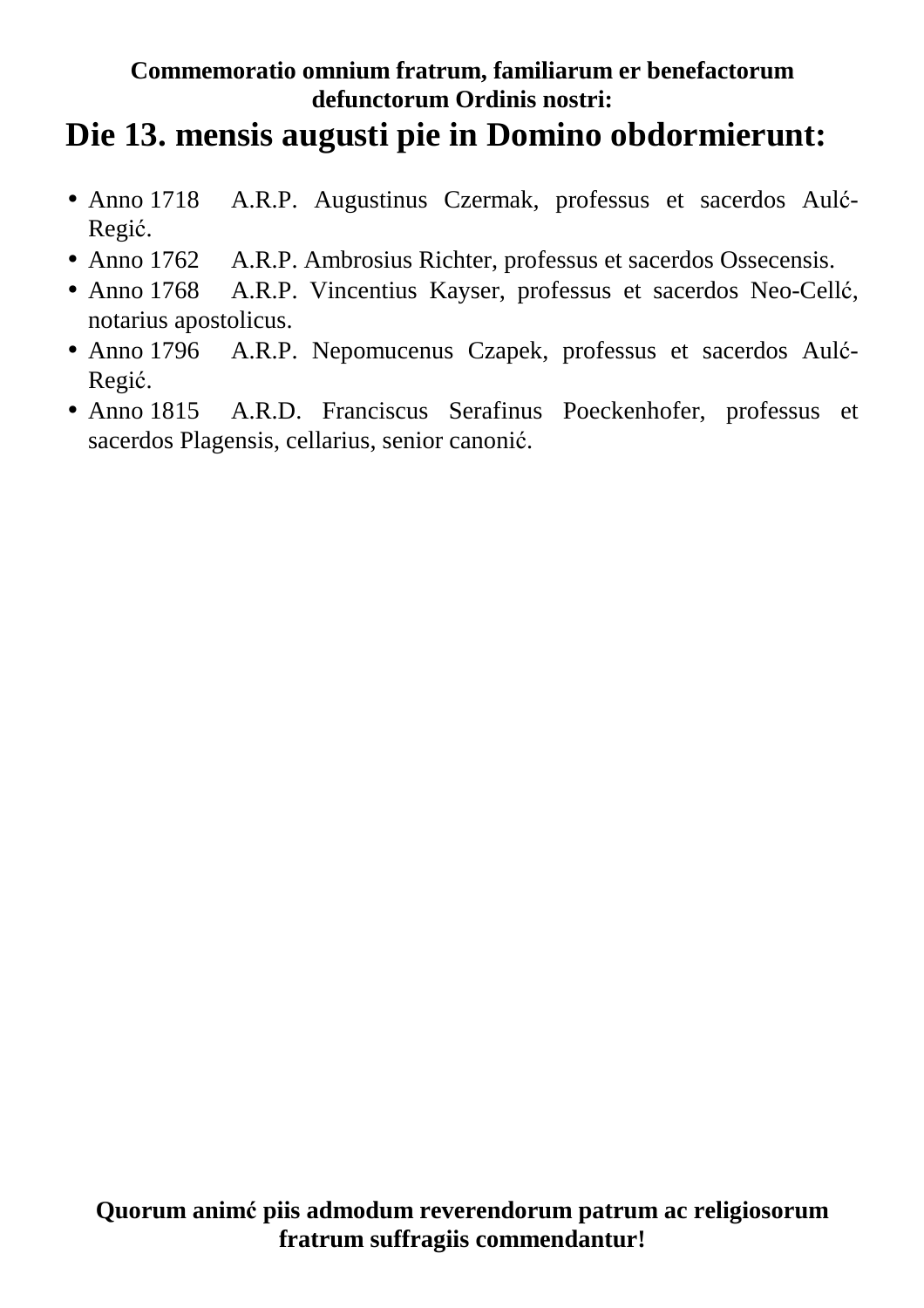## **Die 14. mensis augusti pie in Domino obdormierunt:**

- Anno 1549 RR. Domnus Paulus Klötzer de Hoeritz, abbas huius loci.
- Anno 1751 RR. Domnus Franciscus II. Serafinus Peringer, abbas Plagensis.
- Anno 1785 RR. Domnus Coelestinus Stoz, abbas Aulæ-Regiæ ultimus.
- Anno 1719 A.R.P. Vincentius Fritschhans, professus et sacerdos Ossecensis, capellanus Marić Vallis.
- Anno 1640 A.R.P. Simon Marckh, professus et sacerdos Montis Pomarii, senior.
- Anno 1729 A.R.P. Liborius Albrecht, professus et sacerdos Ossecensis, cooperator in Wissoczan.
- Anno 1915 A.R.P. Henricus Kümmel, professus et sacerdos Altovadensis, capellanus in Brünnl.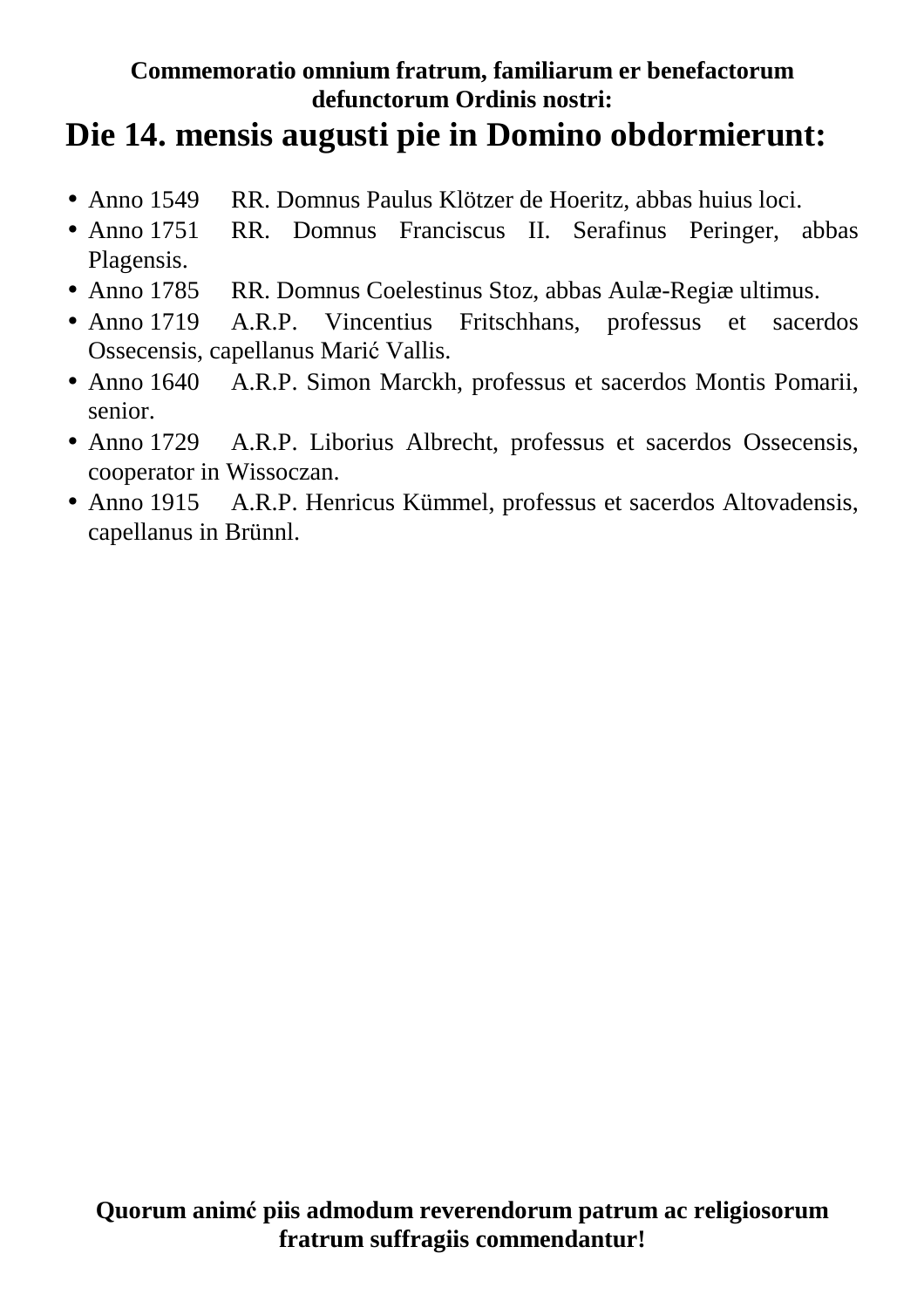## **Die 15. mensis augusti pie in Domino obdormierunt:**

- Anno 1726 A.R.P. Josephus Bridelius, professus et sacerdos Sedlicensis.
- Anno 1734 A.R.P. Alanus Richter, professus et sacerdos Neo-Cellć.
- Anno 1774 A.R. et Ven. P. Vitus Rodvitz, professus et sacerdos Sedlicensis, superior et administrator oeconomić Skalicii.
- Anno 1831 A.R.D. Quirinus Hirt, professus et sacerdos Plagensis, quondam prior, bibliothecarius et senior.

**Quorum animć piis admodum reverendorum patrum ac religiosorum fratrum suffragiis commendantur!**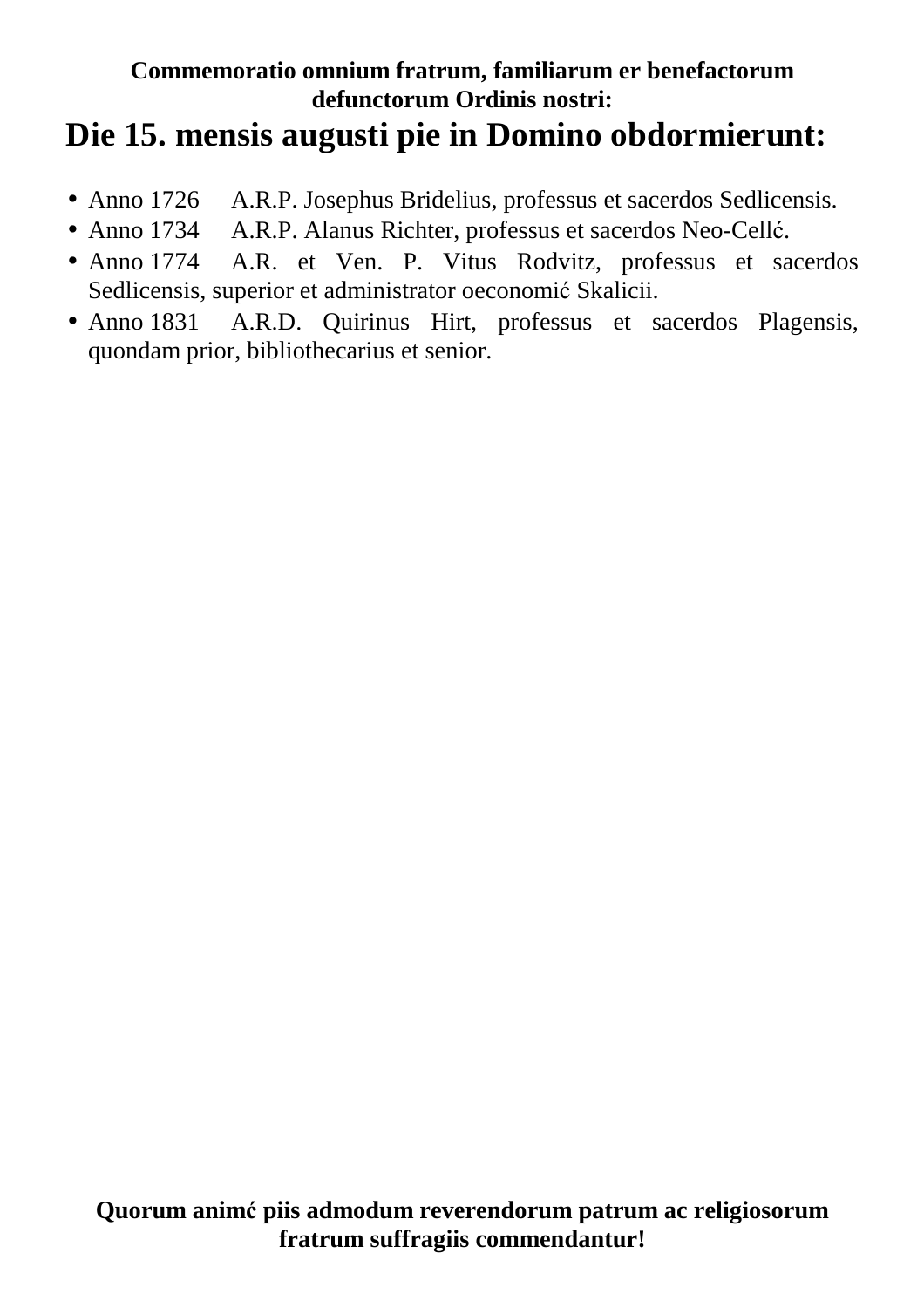## **Die 16. mensis augusti pie in Domino obdormierunt:**

- Anno 1332 Dominus Johannes de Dobruška, avunculus Domini Petri de Rosenberg.
- Anno 1755 A.R.P. Eugenius Spalek, professus et sacerdos Sanctć Coronć, parochus in Krembs.
- Anno 1773 A.R. et Ven. P. Benedictus Illman, professus et sacerdos Ossecensis, senior.
- Anno 1777 Religiosus Fr. Augustinus Haud, conversus Aulć-Regić, vestiarius.
- Anno 1879 A.R.P. Conradus preiss, professus et sacerdos Ossecensis, administrator prćdii Sanctć Marić Vallensis prope Portć Coeli in Moravia.
- Anno 1934 A.R.P. Ignatius Češka, professus et sacerdos Altovadensis, parochus Paireschau et decanus personalis, notarius episcopalis Litoměřic.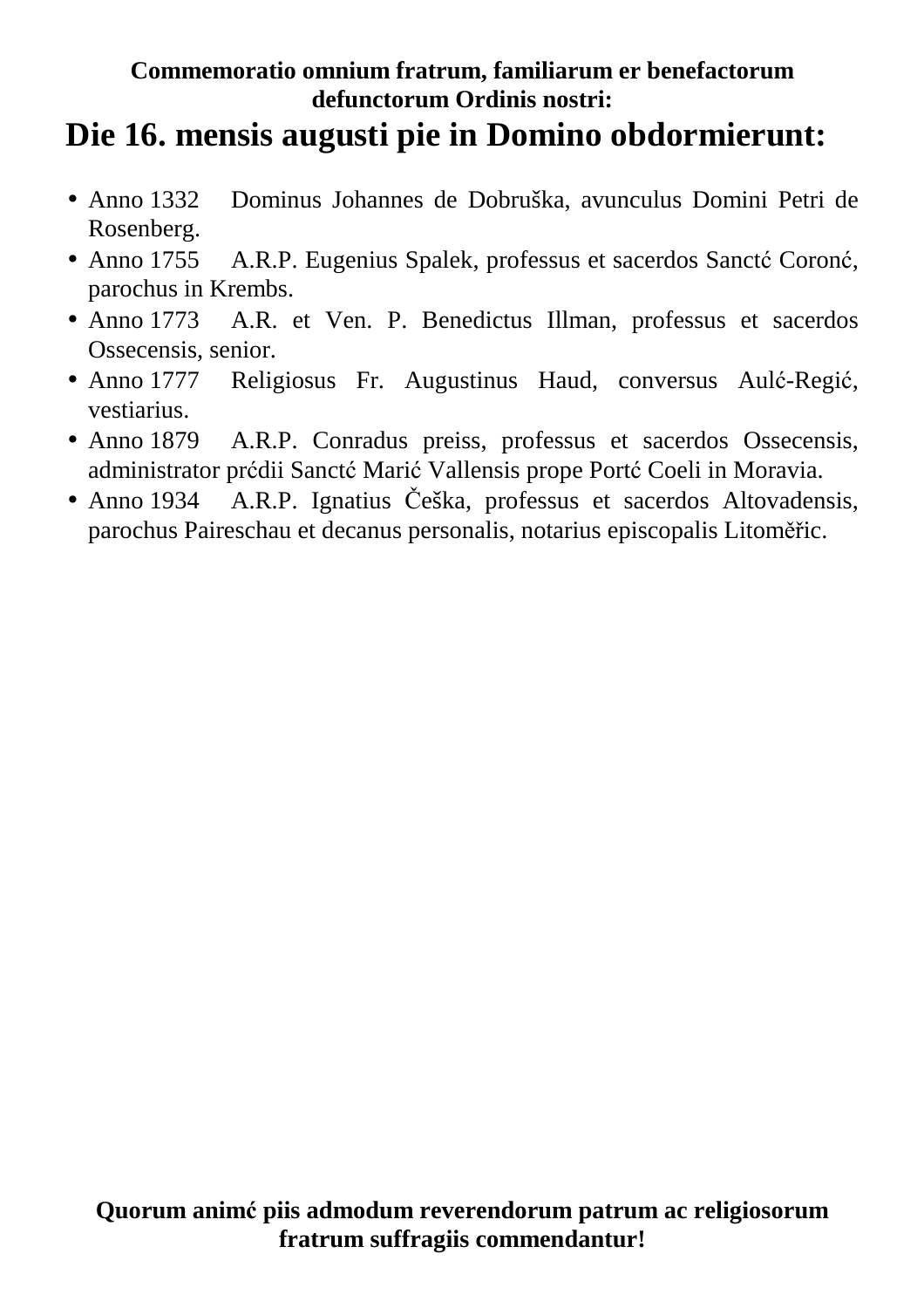# **Die 17. mensis augusti pie in Domino obdormierunt:**

- Anno 1526 Dominus Henricus de Rosenberg, filius olim Magnifici et generosi Domini Wokonis de Rosis, fundator huius monasterii.
- Anno 1692 A.R.P. Andreas Maugnitz, professus et sacerdos Altovadensis.
- Anno 1710 A.R.P. Dominicus Dartois, professus et sacerdos Neo-Cellć.
- Anno 1713 A.R.P. Franciscus Speer, professus et sacerdos Ossecensis, prćpositus Vetero-Brunć.
- Anno 1730 A.R.P. Mauritius Vogt, professus et sacerdos Plassensis, in Teinitz.
- Anno 1764 A.R.P. Josephus Leiffer, professus et sacerdos Neo-Cellć, subprior.
- Anno 1770 A.R.P. Franciscus Kulisch, professus et sacerdos Neo-Cellć, capellanus in Valle-Marić.
- Anno 1913 A.R.P. Isidorus Raab, professus et sacerdos Altovadensis, parochus in Brunnl, notarius episcopalis.
- Anno 1943 A.R.P. Gerardus Nýdl, professus et sacerdos Altovadensis, quondam prior, Budvicii sepultus.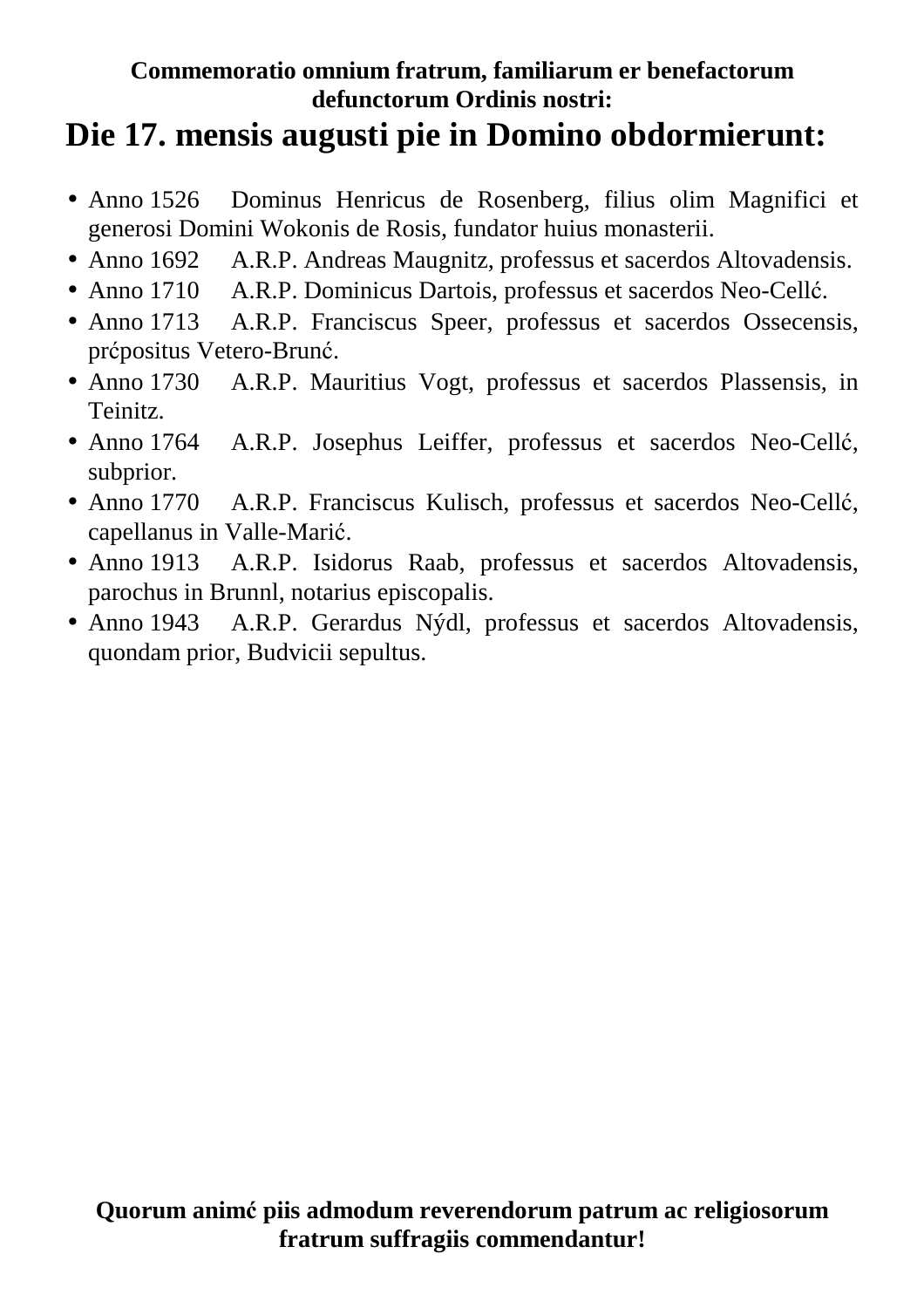### **Die 18. mensis augusti pie in Domino obdormierunt:**

- Anno 1475 RR. Domnus Conradus, abbas Hilariensis.
- eodem anno RR. Domnus Marcus, abbas in Třeboň.
- Anno 1652 Religiosus Fr. Paulus Krapt, conversus Montis Pomarii.
- Anno 1686 A.R.P. Sigismundus Nachtigall, professus et sacerdos Ossecensis, administrator in Schwaz.
- Anno 1731 A.R.P. Philippus Przibislawsky, professus et sacerdos Weelehradensis.
- Anno 1736 A.R.D. Wolfgangus Obermüllner, professus et sacerdos Plagensis, parochus in Ulrichsberg.
- Anno 1811 A.R.P. Valentinus Gertner, professus et sacerdos Zarensis.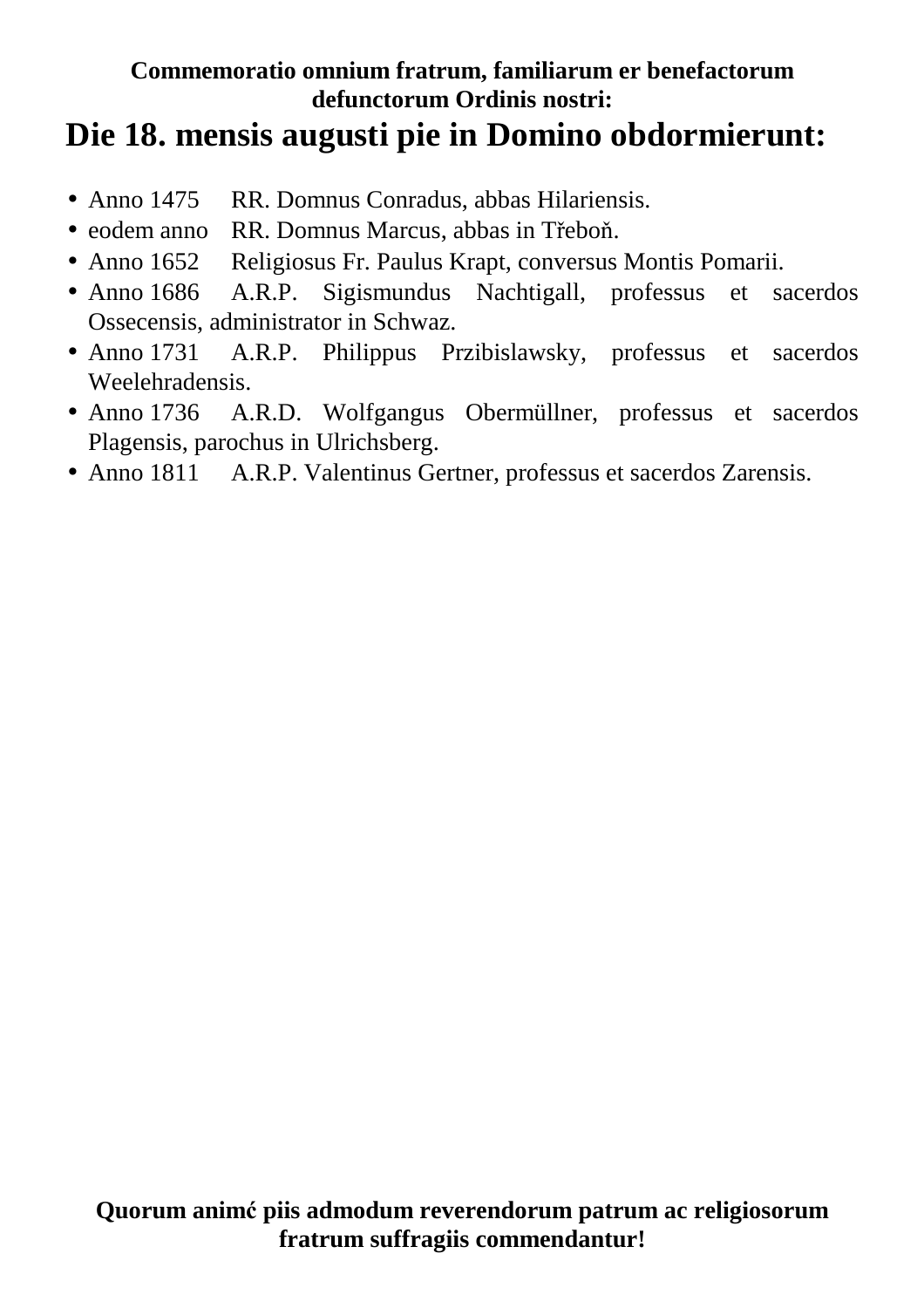# **Die 19. mensis augusti pie in Domino obdormierunt:**

- Anno 1599 RR. Domnus Burkhardus Furtenbacher, abbas Lambacensis.
- Fr. Johannes, sacerdos et monachus, dictus Schlechta.
- Anno 1600 A.R.P. Joannes Schekhuber, professus et sacerdos Altovadensis, prćpositus Vetero-Brunć.
- Anno 1748 A.R.P. Dionysius Bergman, professus et sacerdos Sedlicensis.
- Anno 1759 A.R.P. Josephus Girka, professus et sacerdos Sedlicensis.
- Anno 1817 A.R. et Ven. P. Rudolphus Bieler, professus et sacerdos Ossecensis, per complures annos capellanus Veter-Osseci atque tandem parochus, qui eandem ecclesiam indefessa cura mire decoravit.
- Anno 1934 Religiosus Fr. Emmanuel Putschögl, conversus Altovadensis, sartor et sacrista.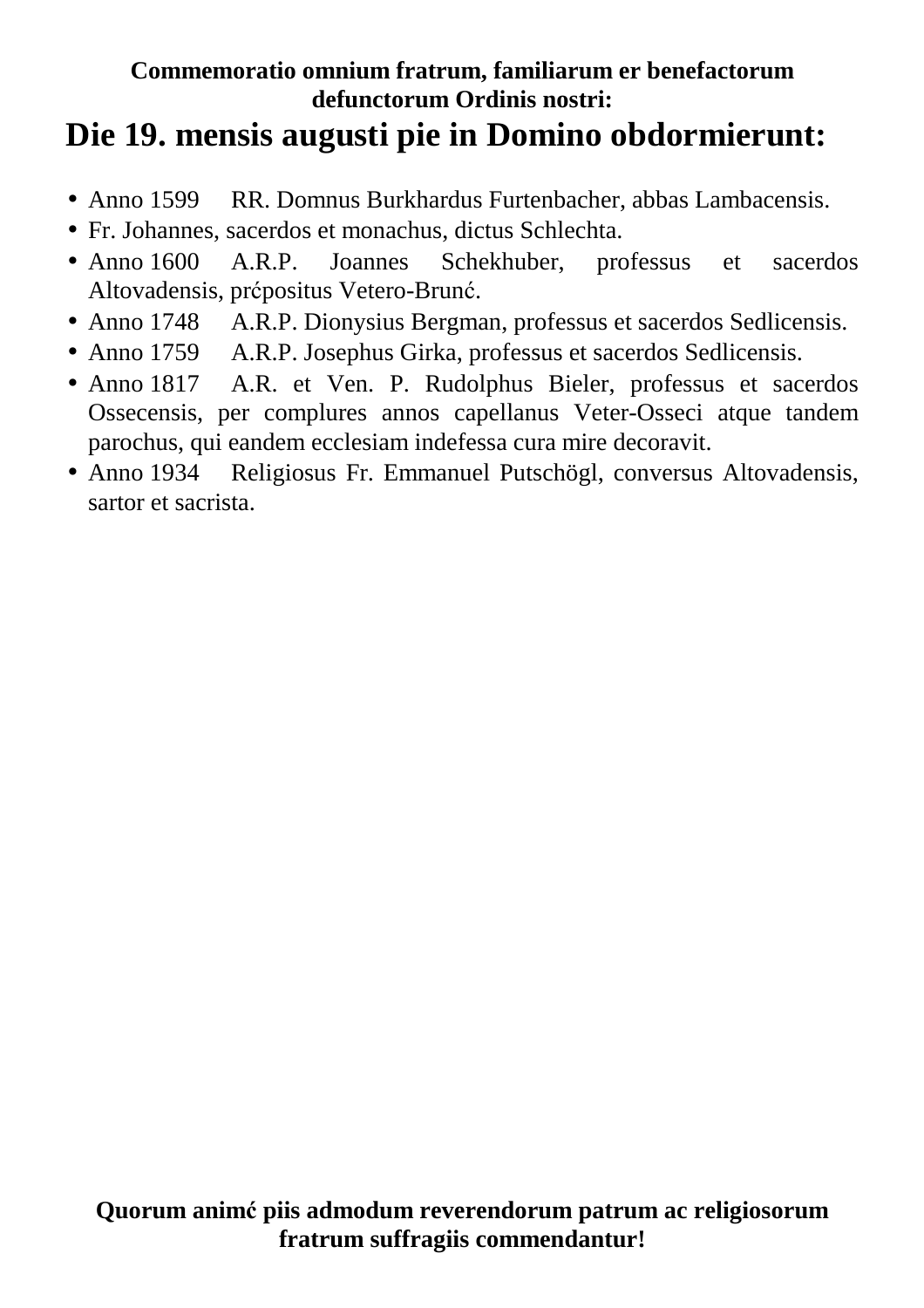## **Die 20. mensis augusti pie in Domino obdormierunt:**

- Anno 1639 RR. Domnus Heidericus, abbas Sancté Coroné.
- eodem anno RR. Domnus Joannes, prćpositus Plagensis.
- A.R.D. Augustinus, professus et sacerdos Plagensis, parochus in Aigen.
- Anno 1521 A.R.P. Benedictus, sacerdos et monachus, huius loci professus.
- Anno 1691 A.R.P. Simon Studener, professus et sacerdos Sanctć-Coronć, parochus in Poletitz.
- Anno 1720 A.R.D. Marianus Friebes, professus et sacerdos Plagensis, parochus in Kirschlag.
- Anno 1804 Religiosus Fr. Florianus Müller, conversus Neo-Cellć, infirmarius.
- Venerabilis Dominus Johannes, plebanus de Rosenberg, confrater et benefactor hiuis monasterii.
- Johannes Schuestel de Rosenberg, pater fratris Lucć.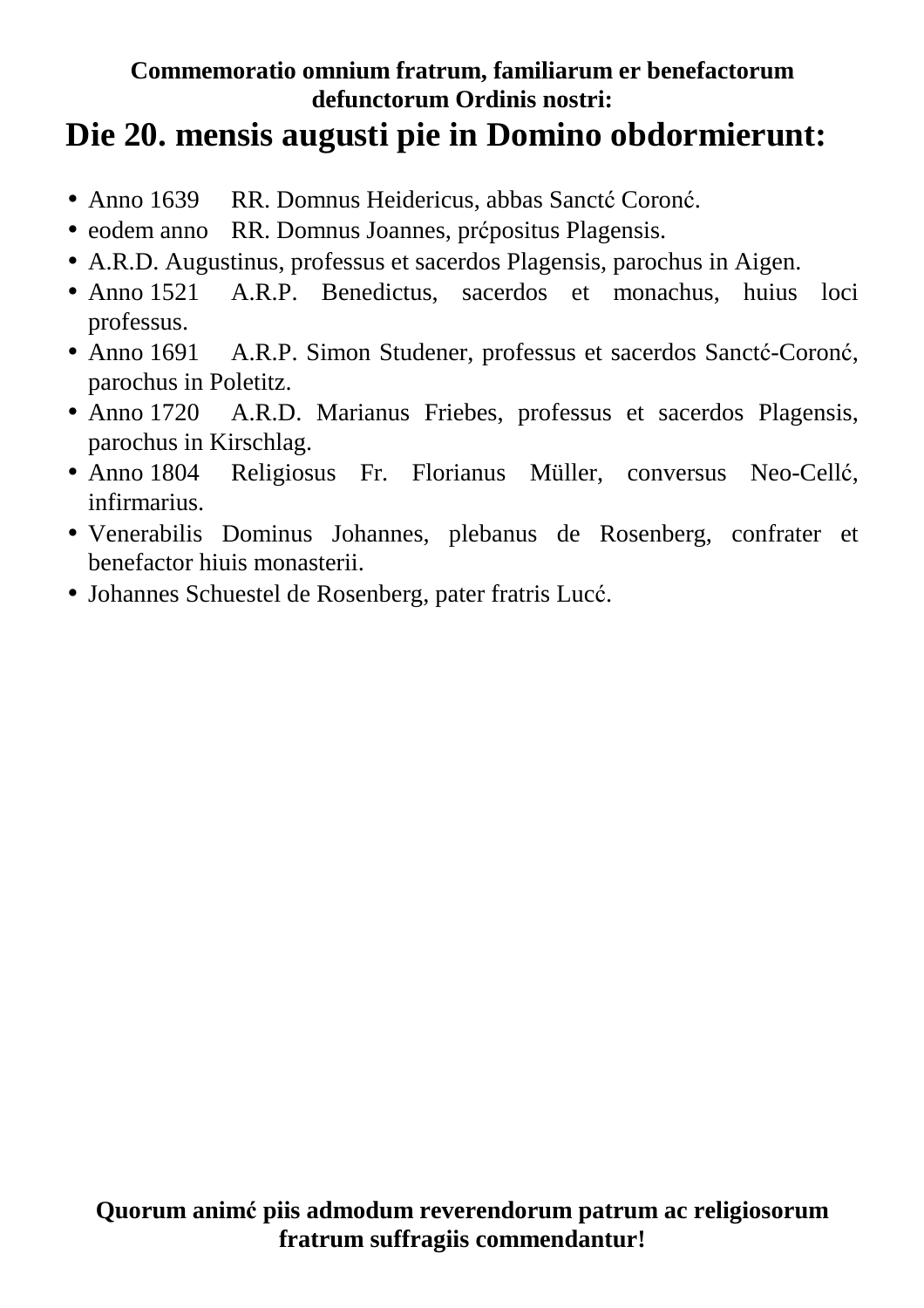# **Die 21. mensis augusti pie in Domino obdormierunt:**

- Anno 1604 RR. Domnus Edmundus a Cruce, abbas Cistercii, totius Ordinis abbas generalis, Populeti sepultus.
- Anno 1759 RR. Domnus Jacobus Růžička, Sedlicii et Skalicii abbas Cistercii.
- Anno 1698 A.R.P. Guillelmus Semüller, professus et sacerdos Plassensis, prćpositus Marie-Stelć.
- Anno 1722 A.R.P. Adalbero Hasenknopf, professus et sacerdos Lambacensis, philosophić doctor.
- Anno 1769 A.R.P. Albericus Koller, professus et sacerdos Sanctć Coronć, administrator in Brandlin, oeconomicus.
- Anno 1794 A.R.P. Bertholdus Eichelle, professus et sacerdos Lambacensis, parochus in Braunau am Inn, poeta et rethor.
- Anno 1819 A.R.P. Nicodemus Reithmayer, professus et sacerdos Altovadensis, parochus in Payreschau.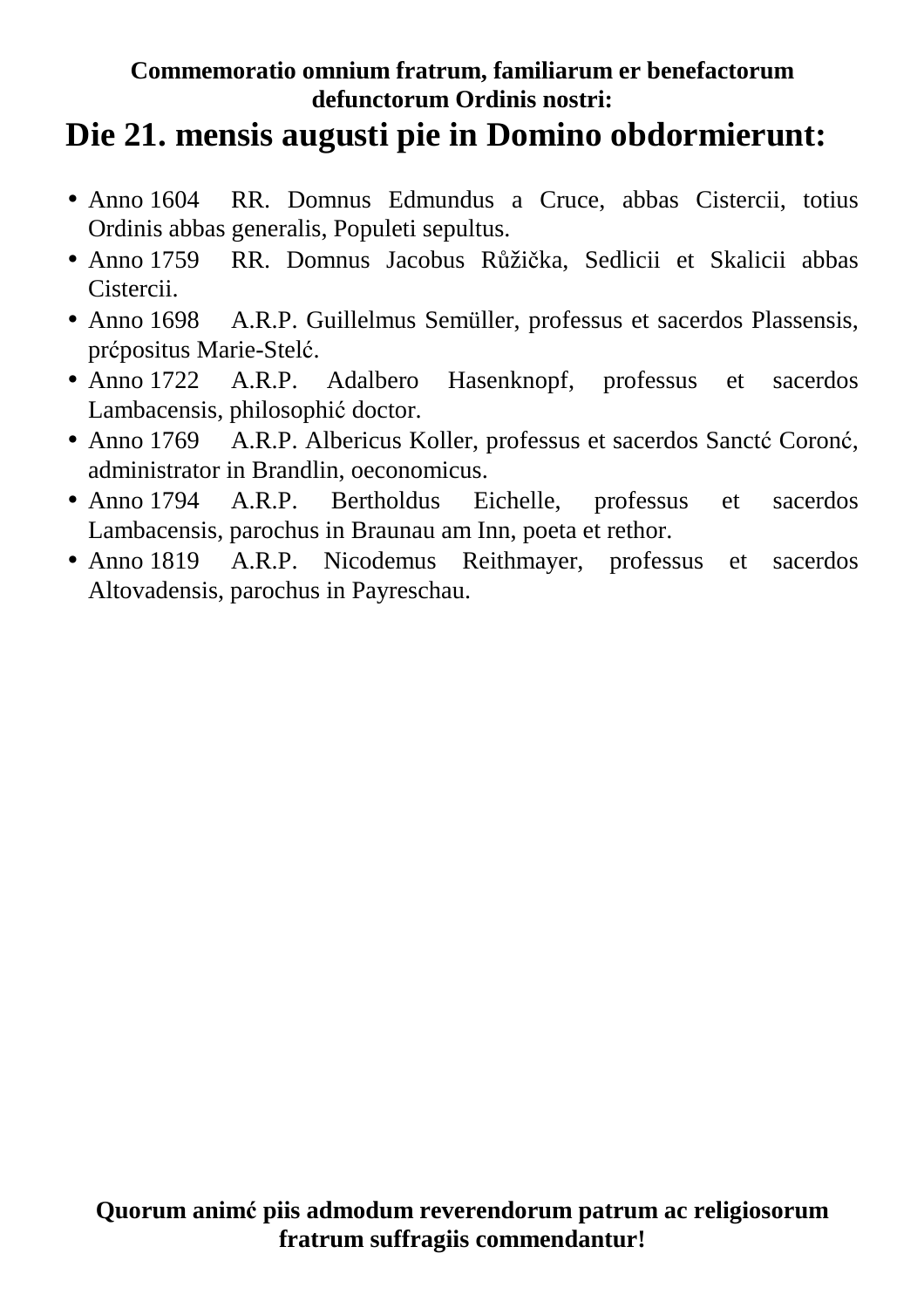## **Die 22. mensis augusti pie in Domino obdormierunt:**

- Anno 1723 A.R.D. Joannes Diepold, professus et sacerdos Plagensis, parochus in Wuldau.
- Anno 1738 A.R.P. Abundus Dinko, professus et sacerdos Zarensis, parochus in Zwola, administrator capellć in Miestecz.
- Anno 1739 A.R.P. Erenbertus Grill, professus et sacerdos Lambacensis, parochus in Aichkirchen.
- Anno 1754 A.R.P. Hildebrandus Fligel, professus et sacerdos Sedlicensis, superior Skalicii.
- Anno 1759 A.R.P. Felix Bergauer, professus et sacerdos Ossecensis, magister philosophić universitatis Pragć.
- Anno 1821 A.R.P. Romualdus Schoeborn, professus et sacerdos Neo-Cellć.
- Anno 1842 A.R.P. Rudolphus Stauffenberger, professus et sacerdos Altovadensis, parochus Strobnicii.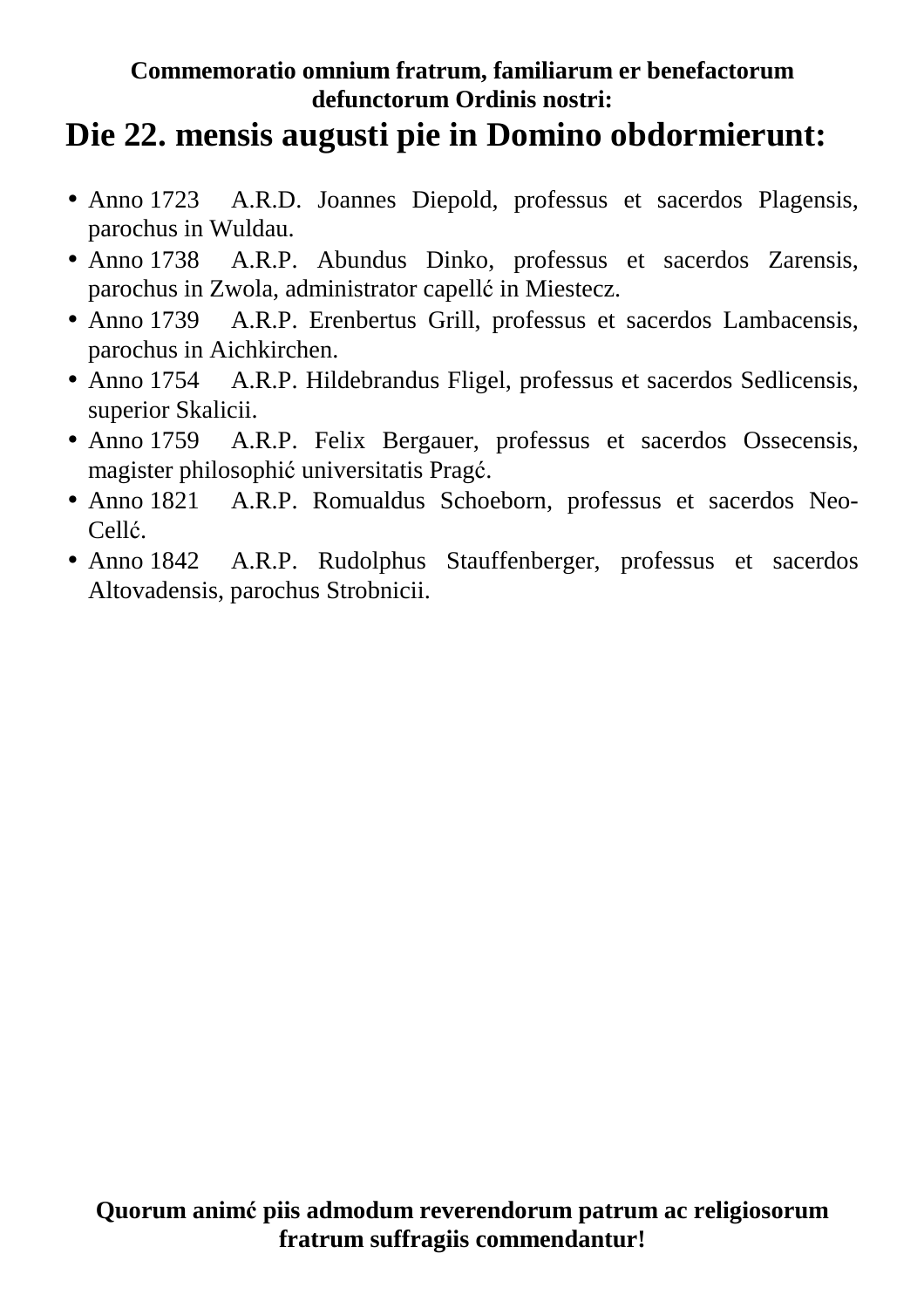# **Die 23. mensis augusti pie in Domino obdormierunt:**

- Anno 1731 RR.D. Otto Zahradezky, Sedlicii et Skalicii abbas.
- Anno 1681 A.R.P. Edmundus Rausch, professus et sacerdos Sanctć Coronć, sacellarius comitissć de Windhaag.
- Anno 1709 A.R.P. Benedictus Filnkessl, professus et sacerdos Sanctć Coronć, parochus in Kalsching, quondam prior.
- Anno 1754 A.R. et Ven. P. Joannes Rzasny, professus et sacerdos Aulć-Regić, professus et sacerdos iubilatus et senior.
- Anno 1759 A.R.P. Bernardus Lankisch, professus et sacerdos Plassensis, prćfectus culinć.
- Anno 1785 A.R.P. Cajetanus Czerni, professus et sacerdos Aulć-Regić, prćfectus culinć.
- Anno 1981 Religiosus Fr. Gabriel Stummer, conversus Altovadensis, Runć sepultus.
- Anno 1540 Matheus, balneator de Crumbnaw, et Barbara uxor eius.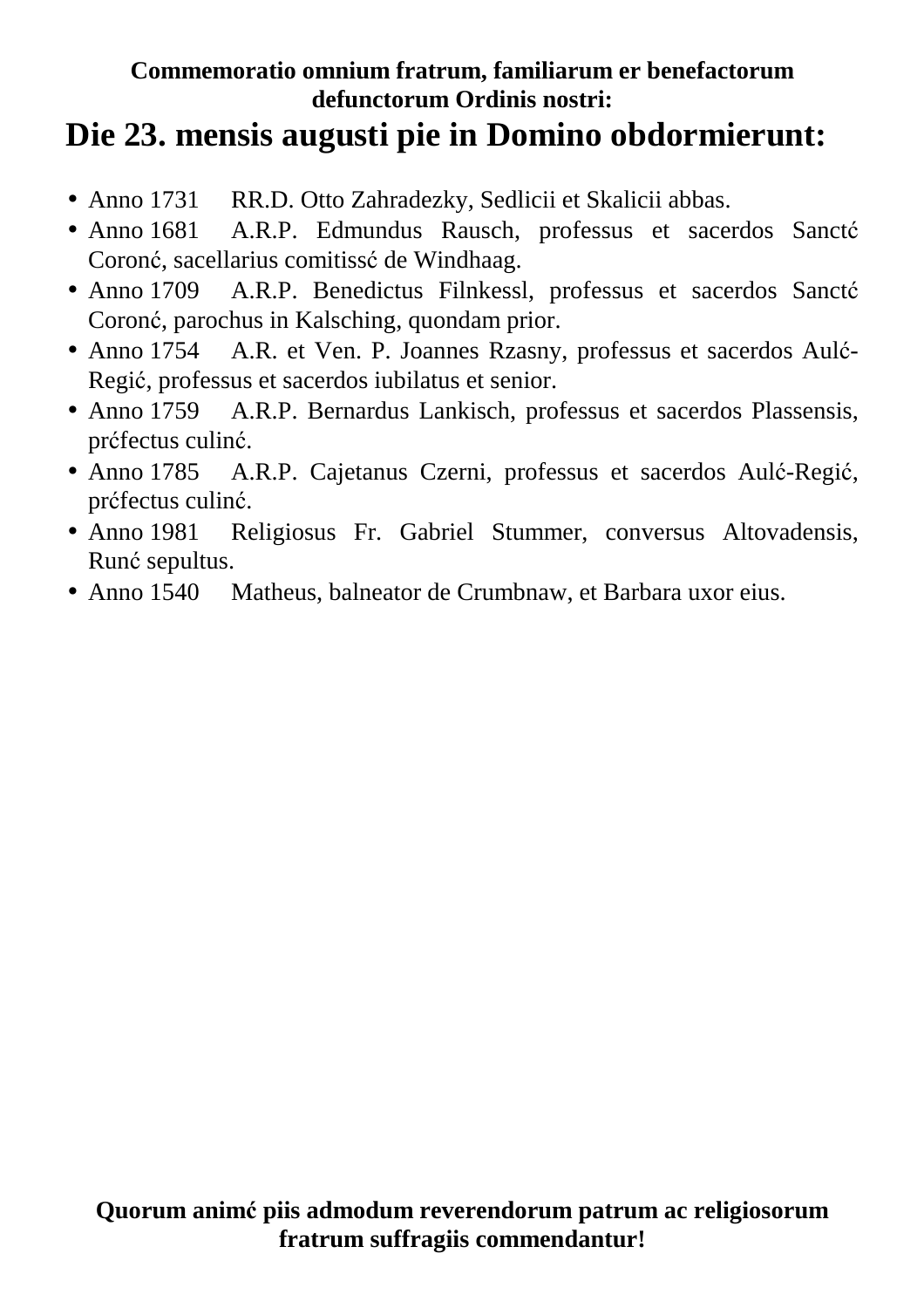## **Die 24. mensis augusti pie in Domino obdormierunt:**

- Anno 1290 Dominus Zawissius de Falkenstein, qui donavit huic monasterio lignum sacrosanctć Crucis Domini pretiose ornatum, et sepultus est hic in capitulo nostro.
- Anno 1693 A.R.P. Jacobus Siegl, professus et sacerdos Ossecensis, parochus in Bömisch-Zlatník.
- Anno 1831 A.R.P. Ludovicus Staude, professus et sacerdos Altovadensis, parochus in Payerschau, dein in Stritzitz.

**Quorum animć piis admodum reverendorum patrum ac religiosorum fratrum suffragiis commendantur!**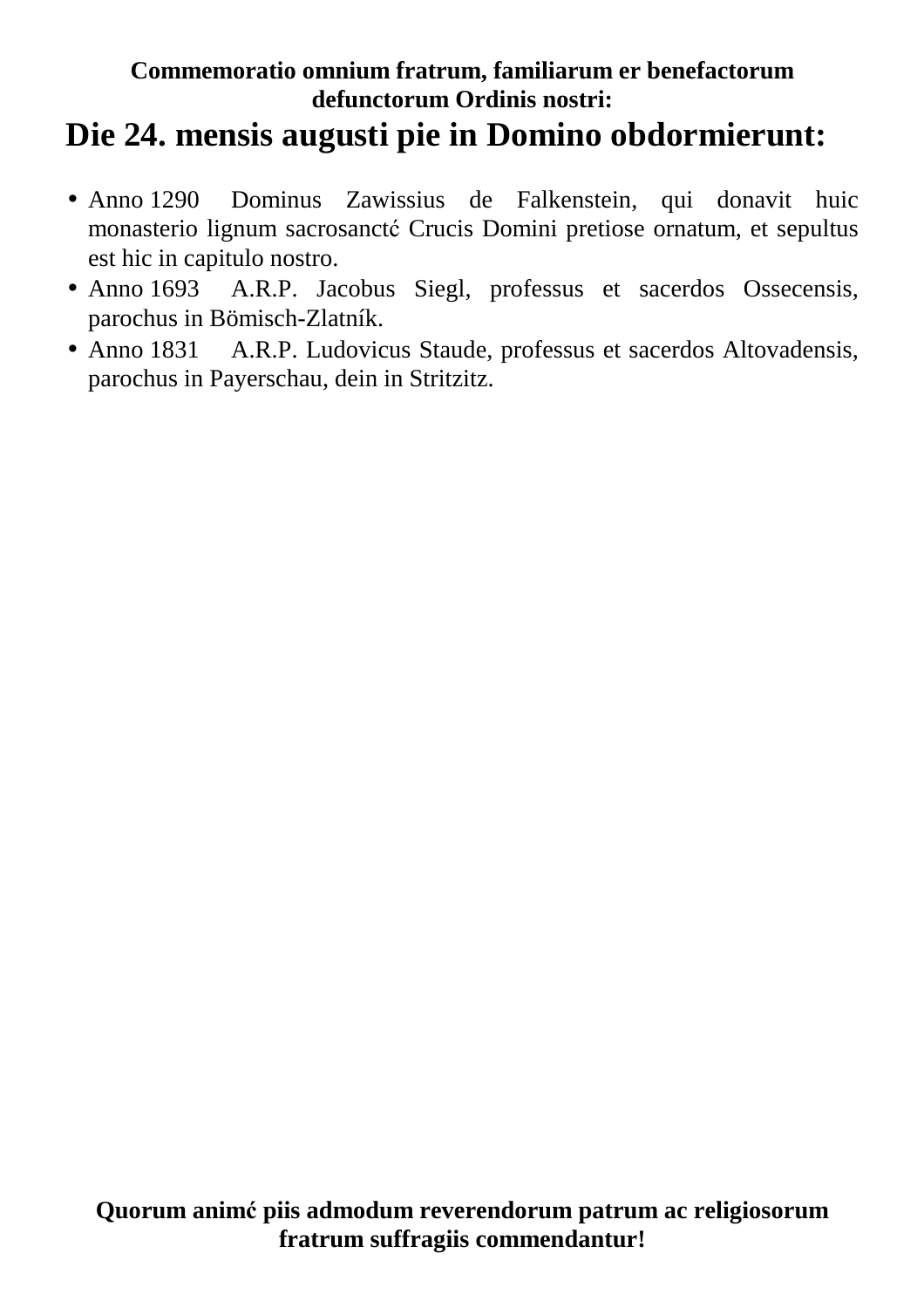# **Die 25. mensis augusti pie in Domino obdormierunt:**

- Anno 1706 A.R.P. Raymundus Fibiger, professus et sacerdos Neocellensis.
- Anno 1751 A.R.P. Alexius Langhaus, professus et sacerdos Ossecensis, subprior et magister novitiorum.
- Anno 1800 A.R.D. Godefriedus Lattich, professus et sacerdos Plagensis, parochus in Friedberg.
- Anno 1878 A.R.P. Josephus Dressler, professus et sacerdos Ossecensis, prior et confessarius Sorororam Misericordić.
- Margaretha, uxor Domini Pauli Hoch, benefactor monasterii.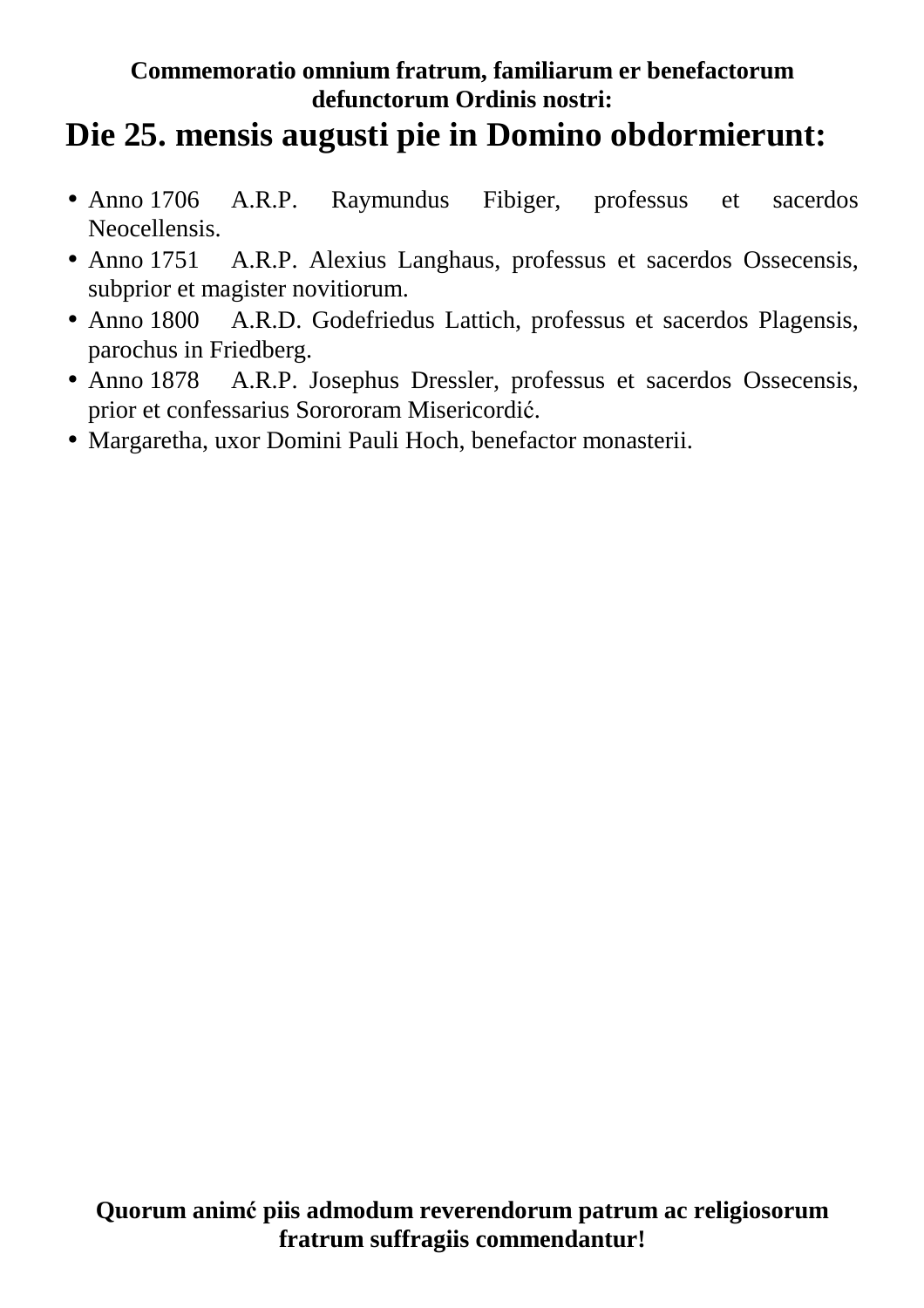# **Die 26. mensis augusti pie in Domino obdormierunt:**

- Anno 1346 Henricus, filius Domini Petri de Rosenberg et Hermannus, iuvenis de Miliczin cum serenissimo Joanne, rege Bohemić in Francia in bello obierunt.
- A.R.D. Udalricus, professus Plagensis, senior.
- Anno 1678 A.R.P. Benedictus Walter, professus et sacerdos Montis Pomarii, sacellanus in Stronsdorf, obiit Znoimć in Moravia, ibique apud Patros Capucinos sepultus.
- Anno 1705 A.R.P. Josephus Schott, professus et sacerdos Sanctć Coronć.
- Anno 1743 A.R.P. Felix Rudolph, professus et sacerdos Altovadensis.
- Anno 1755 Religiosus Fr. Felix Heth, conversus Montis Pomarii, scriniator impiger et artificiosus.
- Anno 1810 A.R.P. Hermannus Melhardt, professus et sacerdos Zarensis.
- Anno 1798 A.R.P. Joannes Evangelista Eysterer, magister novitiorum.
- Anno 1942 Religiosus Fr. Norbertus Staudinger, conversus Altovadensis, exemplar boni fratris laici fuerat in bello infelicissimo contra Russiam pro patria mortuus est.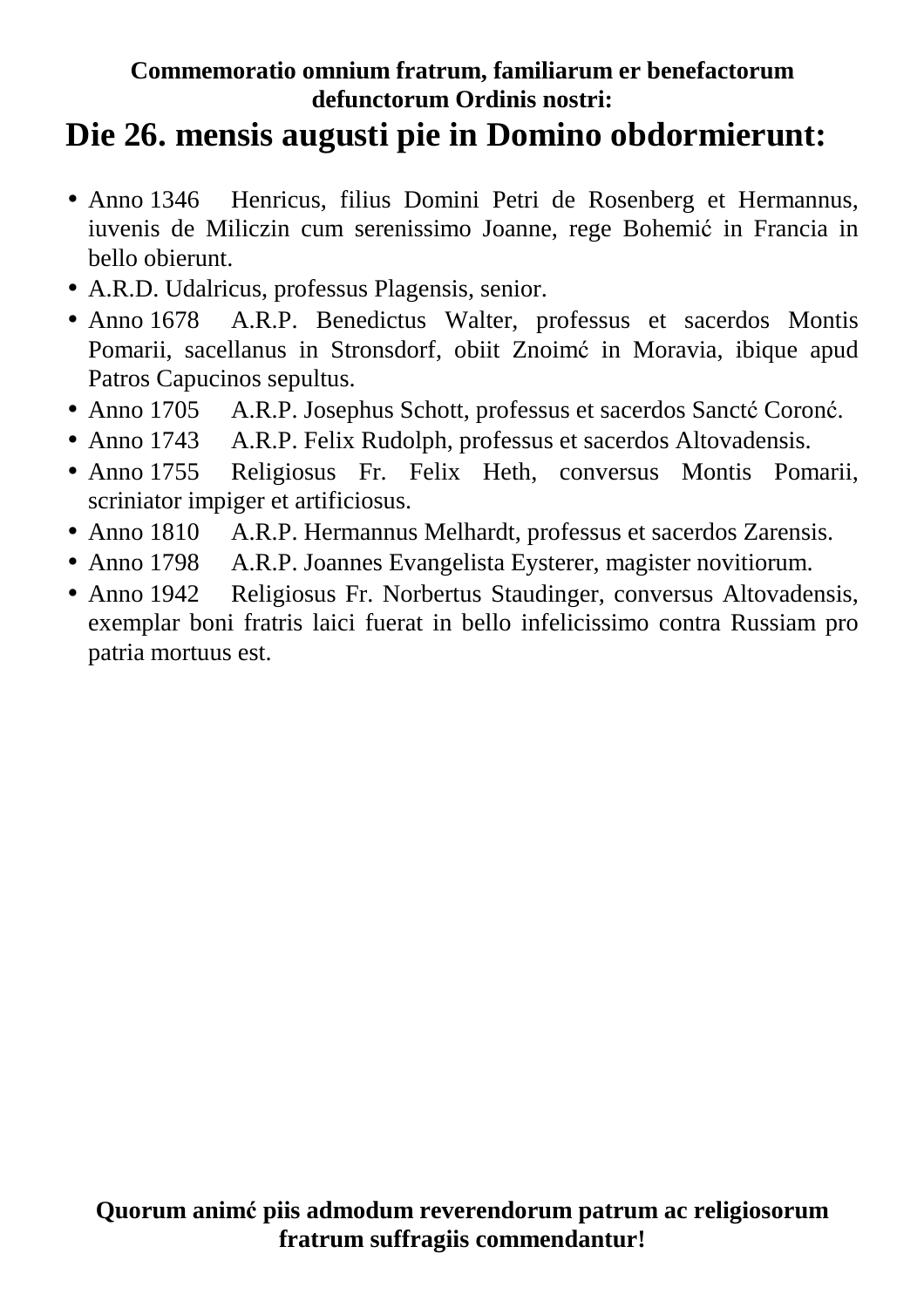# **Die 27. mensis augusti pie in Domino obdormierunt:**

- Anno 1499 RR. Domnus Joannes IV. Grosshaupt, prćpositus Plagensis.
- Fr. Joannes, quondam prior, dictus Steycze.
- Anno 1717 A.R.P. Ambrosius Kunckl, professus et sacerdos Altovadensis, administrator Komarzitii.
- Anno 1727 A.R.P. Ladislaus Halasch, professus et sacerdos Plassensis.
- Anno 1753 A.R. et Ven. P. Eugenius Jesorka, professus et sacerdos Neo-Cellć, inspector oeconomić in Aurith, professus et sacerdos iubilatus.
- Anno 1771 A.R.P. Franciscus Dalmata, professus et sacerdos Wellehradensis, parochus Spitinovii, professus iubilatus.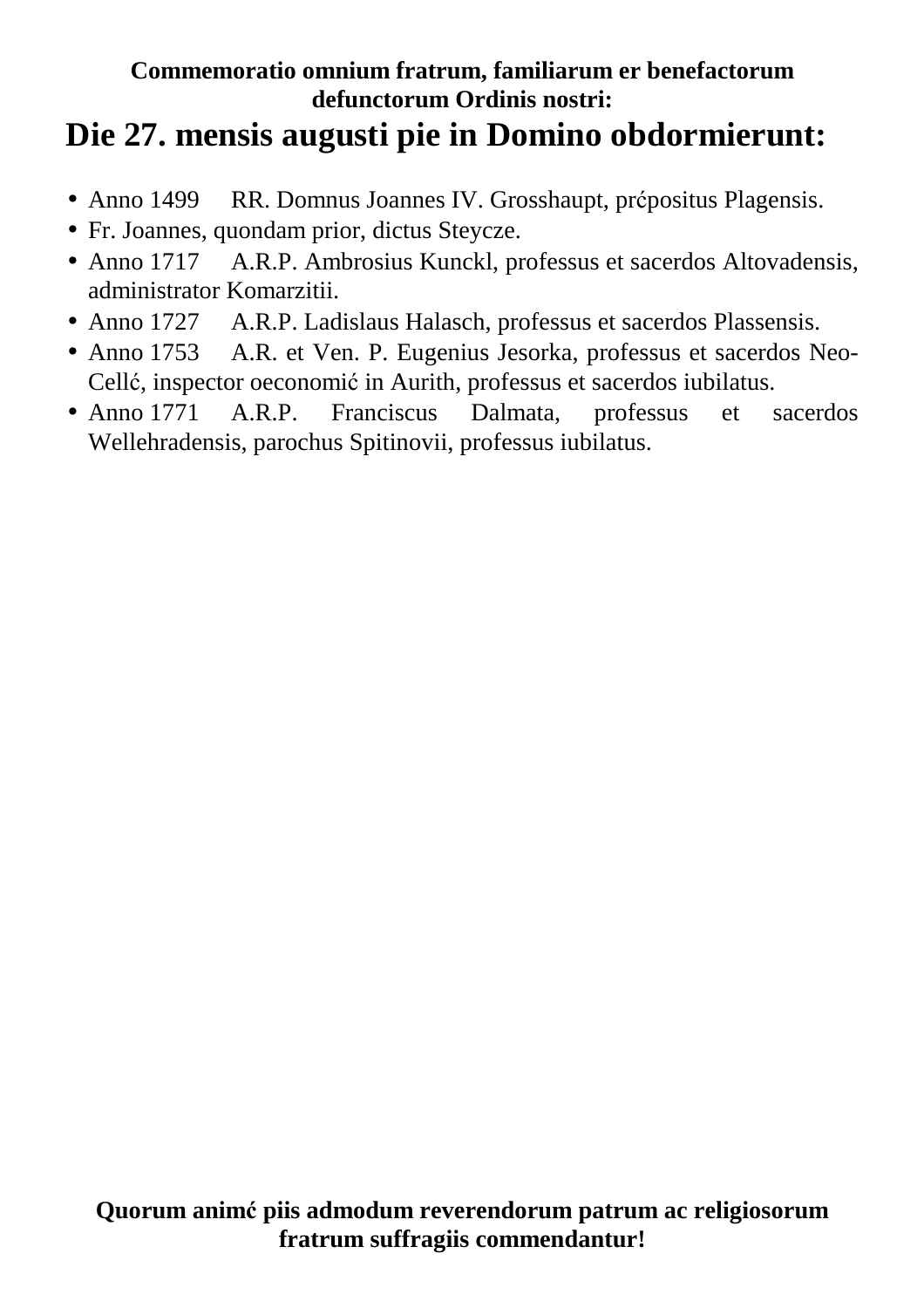## **Die 28. mensis augusti pie in Domino obdormierunt:**

- Anno 1683 RR. ac Eminentissimus Domnus Joannes Schmitzberger, professus et sacerdos Lambacensis, abbas ad Scottos Viennć, episcopus Hellenopolisensis.
- Anno 1777 A.R. et Ven. P. Laurentius Zumpe, professus et sacerdos Neo-Cellć, prior.
- Anno 1729 A.R.D. Ferdinandus Pamberger, professus et sacerdos Plagensis, beneficiatus in Haslach.
- Anno 1851 A.R.P. Gotthardus Mayerböck, professus et sacerdos Lambacensis.
- Anno 1813 A.R.D. Martinus Loeffler, professus et sacerdos Plagensis, parochus in Haslach.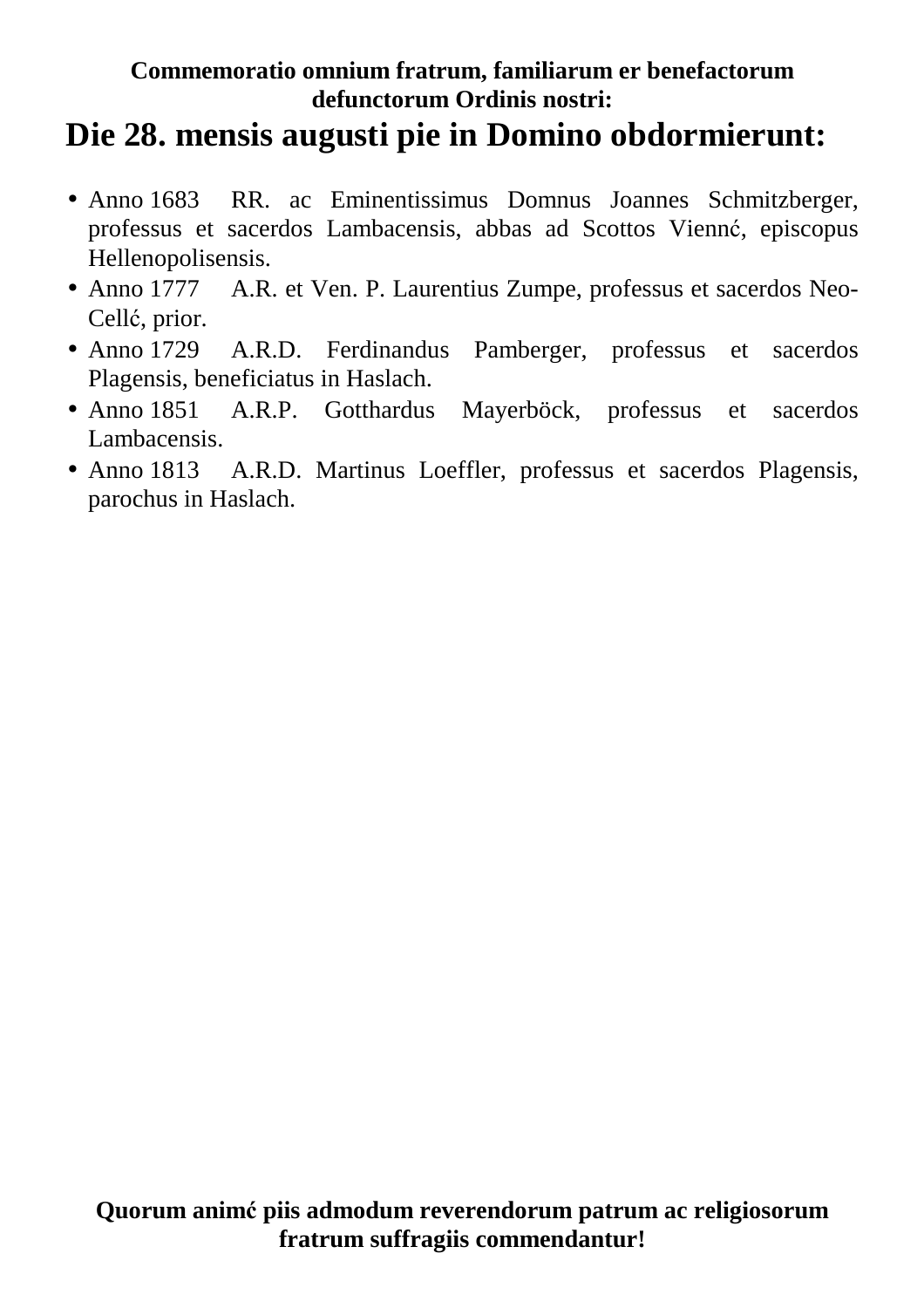# **Die 29. mensis augusti pie in Domino obdormierunt:**

- Anno 1872 RR. Domnus Theodorich Hang, professus et sacerdos de Kremsmünster, abbas Lambacensis.
- Anno 1815 A.R. et Ven. P. Stephanus Schenk, professus et sacerdos Ossecensis, professus et sacerdos iubilatus et senior.
- Anno 1869 A.R.P. Norbertus Siemann, professus et sacerdos Ossecensis, professus et sacerdos iubilatus.
- Anno 1875 A.R.D. Ludolphus Zimmermann, professus et sacerdos Plagensis, parochus emeritus et prior.
- Anno 1934 A.R.P. Betholdus Wagner, professus et sacerdos Lambacensis, parochus in Neukirchen.
- Anno 1977 A.R.P. Wolfgangus Pöschko, professus et sacerdos Altovadensis, administrator parochić Mericć Superioris, in Austria emigravit et ad Sanctam Crucem sepultus.
- Venerabilis Dominus Thomas, capellanus in Rosenberg, confrater et benefactor monasterii.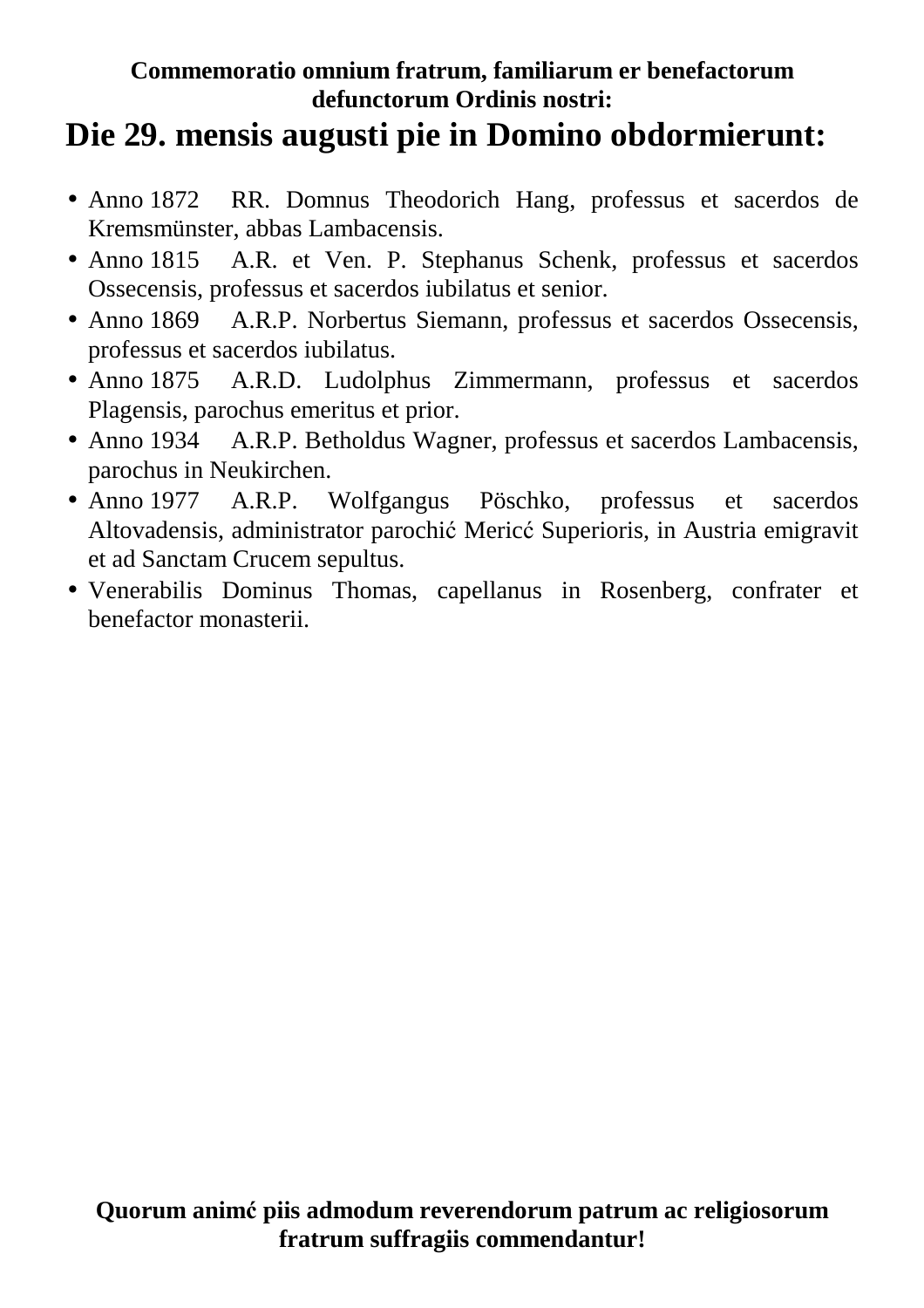### **Commemoratio omnium fratrum, familiarum er benefactorum defunctorum Ordinis nostri: Die 30. mensis augusti pie in Domino obdormierunt:**

- Anno 1731 A.R.P. Edmundus Grünewald, professus et sacerdos Sanctć Coronć, capellanus in Altenhofen Austrić apud Comitem Seleburg.
- Anno 1729 A.R. et Ven. P. Cornelius Stephan, professus et sacerdos levati monasterii Plassensis, doctor theologić, professor et rector ad Sanctum Bernardum Pragć emeritus, professus et sacerdos iubilatus.